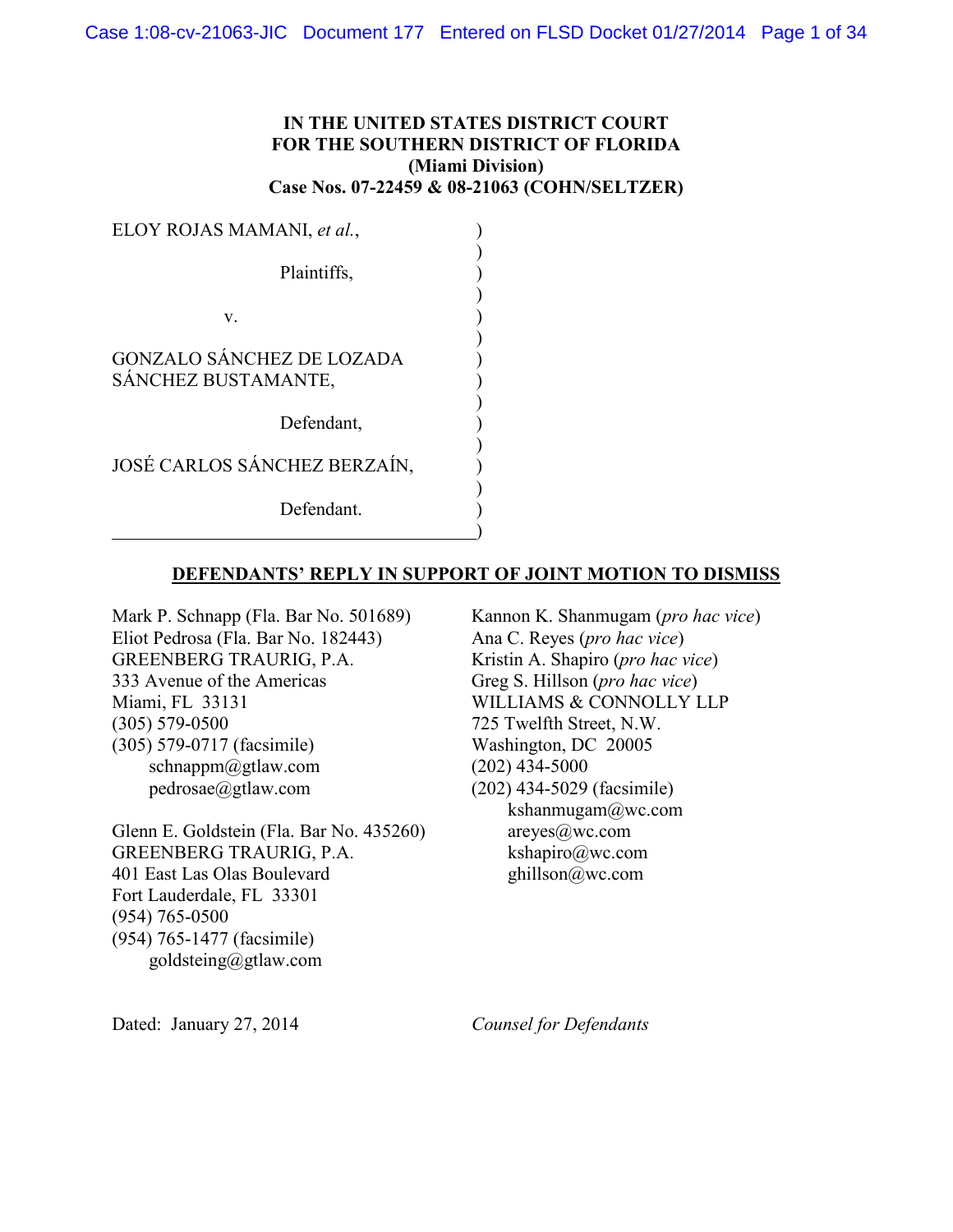# **TABLE OF CONTENTS**

| I.  |                                                             |                | THE COURT SHOULD DISMISS PLAINTIFFS' ATS CLAIMS UNDER                                                                       |  |
|-----|-------------------------------------------------------------|----------------|-----------------------------------------------------------------------------------------------------------------------------|--|
| II. | THE COURT SHOULD DISMISS PLAINTIFFS' TVPA CLAIM IN LIGHT OF |                |                                                                                                                             |  |
|     | A <sub>1</sub>                                              |                | Plaintiffs Have Received Compensation For Their Alleged Injuries                                                            |  |
|     | B <sub>1</sub>                                              |                | Plaintiffs Have Failed To Exhaust All Avenues For Relief Under                                                              |  |
| Ш.  |                                                             |                | THE AMENDED COMPLAINT SUFFERS FROM THE SAME INFIRMITIES<br><b>IDENTIFIED BY THE ELEVENTH CIRCUIT AND THEREFORE FAILS TO</b> |  |
|     | A <sub>1</sub>                                              |                | The Amendments To Plaintiffs' Extrajudicial-Killing Claims Fail To Address                                                  |  |
|     |                                                             | 1 <sub>1</sub> | Plaintiffs Concede They Have Made No New Allegations Concerning                                                             |  |
|     |                                                             | 2.             | Plaintiffs' New Allegations Are Contradicted By The Documents On                                                            |  |
|     | B.                                                          |                | Even If Plaintiffs Had Alleged A Valid Extrajudicial-Killing Claim, Plaintiffs                                              |  |
|     |                                                             | 1.             |                                                                                                                             |  |
|     |                                                             | 2.             |                                                                                                                             |  |
|     |                                                             | 3 <sub>1</sub> |                                                                                                                             |  |
|     | $\mathcal{C}$ .                                             |                | The Amendments To Plaintiffs' Crimes-Against-Humanity Claim Also Fail                                                       |  |
| IV. |                                                             |                | THE COURT SHOULD DECLINE TO EXERCISE JURISDICTION OVER                                                                      |  |
|     |                                                             |                |                                                                                                                             |  |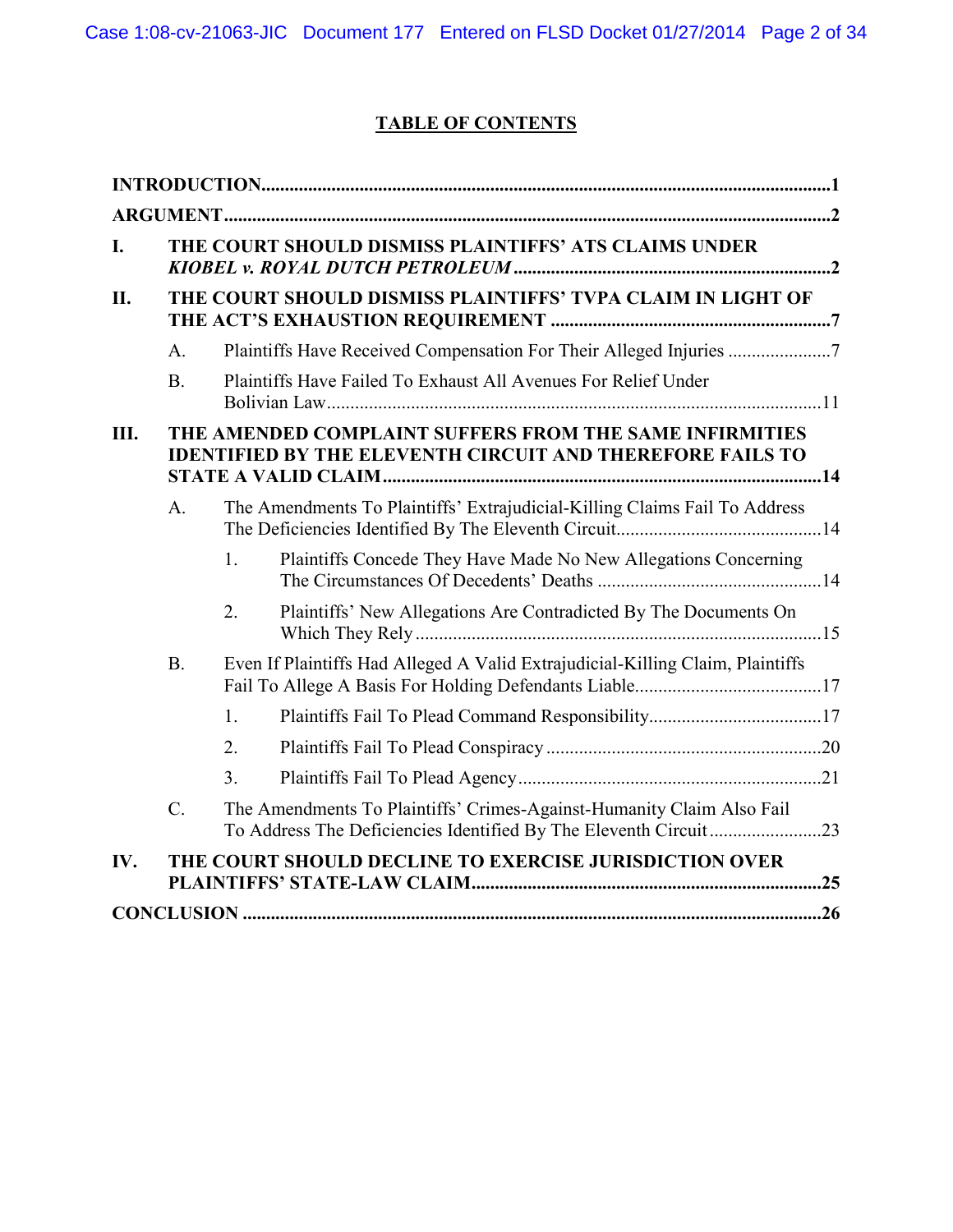Case 1:08-cv-21063-JIC Document 177 Entered on FLSD Docket 01/27/2014 Page 3 of 34

# **TABLE OF AUTHORITIES**

# **FEDERAL CASES**

| Accurate Grading Quality Assurance, Inc. v. Thorpe, Civ. No. 12-1343, 2013 WL                                                                                    |  |
|------------------------------------------------------------------------------------------------------------------------------------------------------------------|--|
| Ahmed v. Magan, Civ. No. 10-342, 2013 WL 4479077 (S.D. Ohio Aug. 20, 2013)                                                                                       |  |
|                                                                                                                                                                  |  |
| Ahmed-Al-Khalifa v. Al-Assad, Civ. No. 13-48, 2013 WL 4401831 (N.D. Fla.                                                                                         |  |
| Ahmed-Al-Khalifa v. Obama, Civ. No. 13-49, 2013 WL 3797287 (N.D. Fla.                                                                                            |  |
| Ahmed-Al-Khalifa v. Queen Elizabeth II, Civ. No. 13-103, 2013 WL 2242459                                                                                         |  |
| Al Shimari v. CACI Int'l, Inc., Civ. No. 08-827, ___ F. Supp. 2d ___,                                                                                            |  |
| Aldana v. Del Monte Fresh Produce, N.A., Inc., 416 F.3d 1242 (11th Cir. 2005)21                                                                                  |  |
|                                                                                                                                                                  |  |
|                                                                                                                                                                  |  |
|                                                                                                                                                                  |  |
|                                                                                                                                                                  |  |
|                                                                                                                                                                  |  |
| Bowoto v. Chevron Corp., Civ. No. 99-2506, 2007 WL 2349343 (N.D. Cal.                                                                                            |  |
|                                                                                                                                                                  |  |
| Chiquita Brands Int'l, Inc. Alien Tort Statute & S'holder Derivative Litig., In re,<br>792 F. Supp. 2d 1301 (S.D. Fla. 2011), appeal pending, No. 12-90020 (11th |  |
| Dacer v. Estrada, Civ. No. 10-4165, 2013 WL 5978101 (N.D. Cal. Nov. 8, 2013)5                                                                                    |  |
| Doe v. Drummond Co., Civ. No. 09-1041, 2010 WL 9450019 (N.D. Ala.                                                                                                |  |
|                                                                                                                                                                  |  |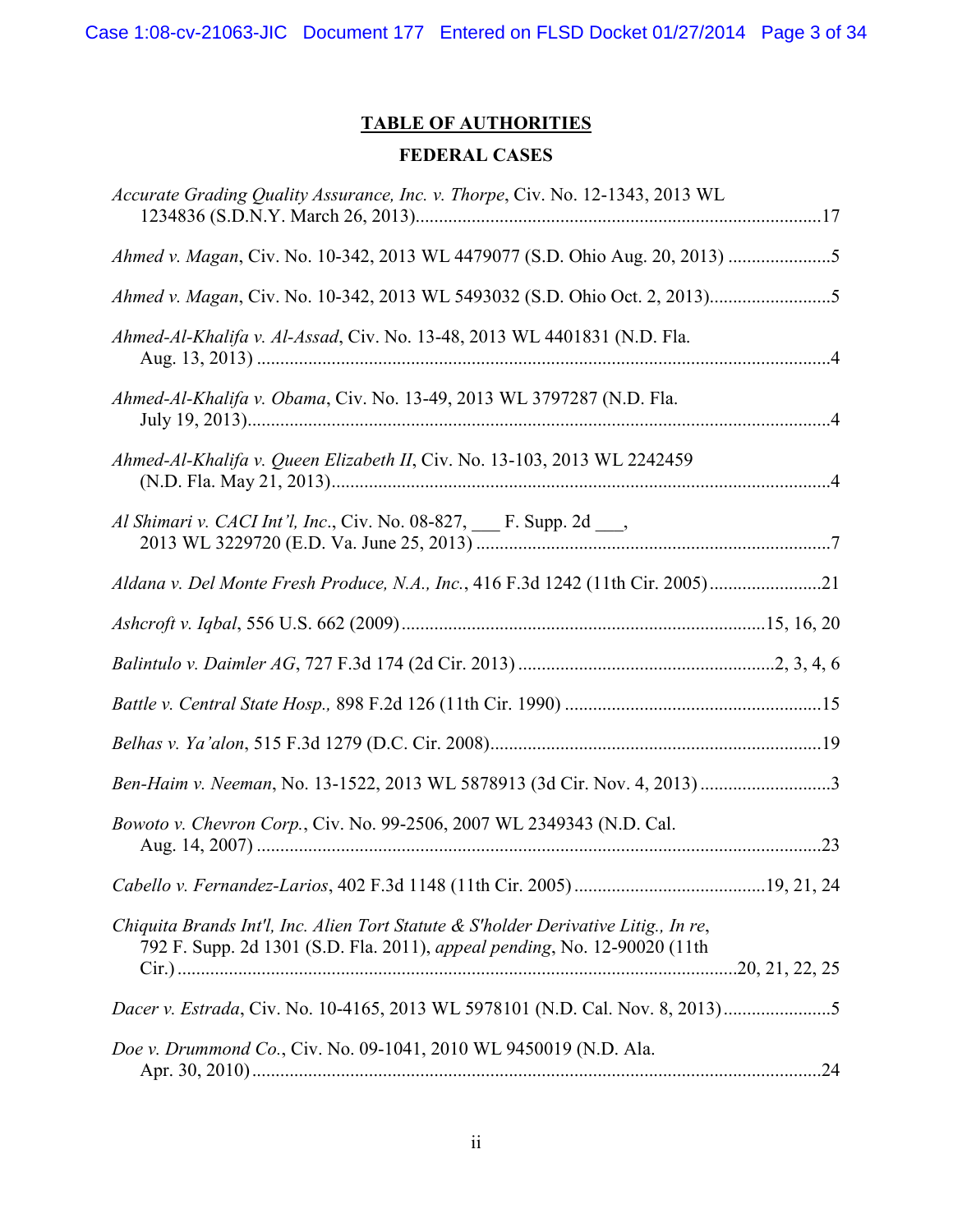| Giraldo v. Drummond Co., Civ. No. 09-1041, 2013 WL 3873960 (N.D. Ala.         |  |
|-------------------------------------------------------------------------------|--|
| Giraldo v. Drummond Co., Civ. No. 09-1041, 2013 WL 5934645 (N.D. Ala.         |  |
|                                                                               |  |
|                                                                               |  |
| Hua Chen v. Honghui Shi, Civ. No. 09-8920, 2013 WL 3963735 (S.D.N.Y.          |  |
|                                                                               |  |
| Korber v. Bundesrepublik Deutschland, No. 12-3269, F.3d ___,                  |  |
|                                                                               |  |
| Lobo v. Celebrity Cruises, Inc., 704 F.3d 882 (11th Cir. 2013), cert denied,  |  |
|                                                                               |  |
|                                                                               |  |
|                                                                               |  |
|                                                                               |  |
| Mujica v. Occidental Petroleum Corp., 381 F. Supp. 2d 1164 (C.D. Cal. 2005)13 |  |
|                                                                               |  |
| Nationmotor Club Inc. v. Stonebridge Cas. Ins. Co., Civ. No. 10-81157,        |  |
|                                                                               |  |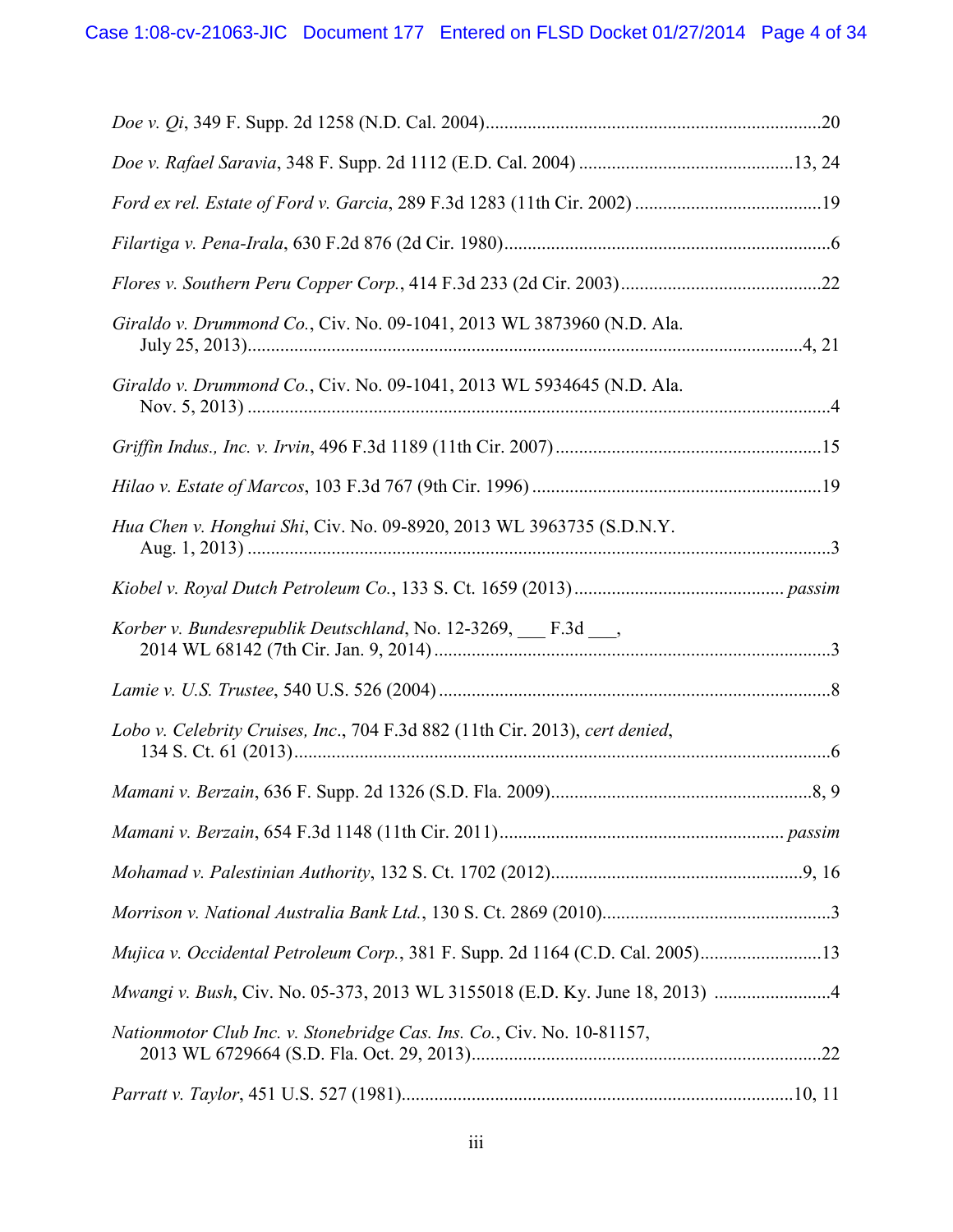| Sexual Minorities Uganda v. Lively, Civ. No. 12-30051, F. Supp. 2d,                                                                                       |  |
|-----------------------------------------------------------------------------------------------------------------------------------------------------------|--|
|                                                                                                                                                           |  |
| Sinaltrainal v. Coca-Cola Co., 578 F.3d 1252 (11th Cir. 2009), abrogated for<br>other reasons, Mohamad v. Palestinian Authority, 132 S. Ct. 1702 (2012)16 |  |
|                                                                                                                                                           |  |
|                                                                                                                                                           |  |

# **FEDERAL STATUTORY AUTHORITIES**

| Statement by President George Bush Upon Signing H.R. 2092, 28 Weekly Comp. |  |
|----------------------------------------------------------------------------|--|
|                                                                            |  |

# **OTHER MATERIALS**

| 13B Charles Alan Wright, et al., Federal Practice and Procedure § 3533.2.1 (3d)     |  |
|-------------------------------------------------------------------------------------|--|
|                                                                                     |  |
|                                                                                     |  |
| C.A. Br. of Appellees, <i>Mamani v. Berzain</i> , Nos. 09-16246 & 10-13071, 23, 28, |  |
|                                                                                     |  |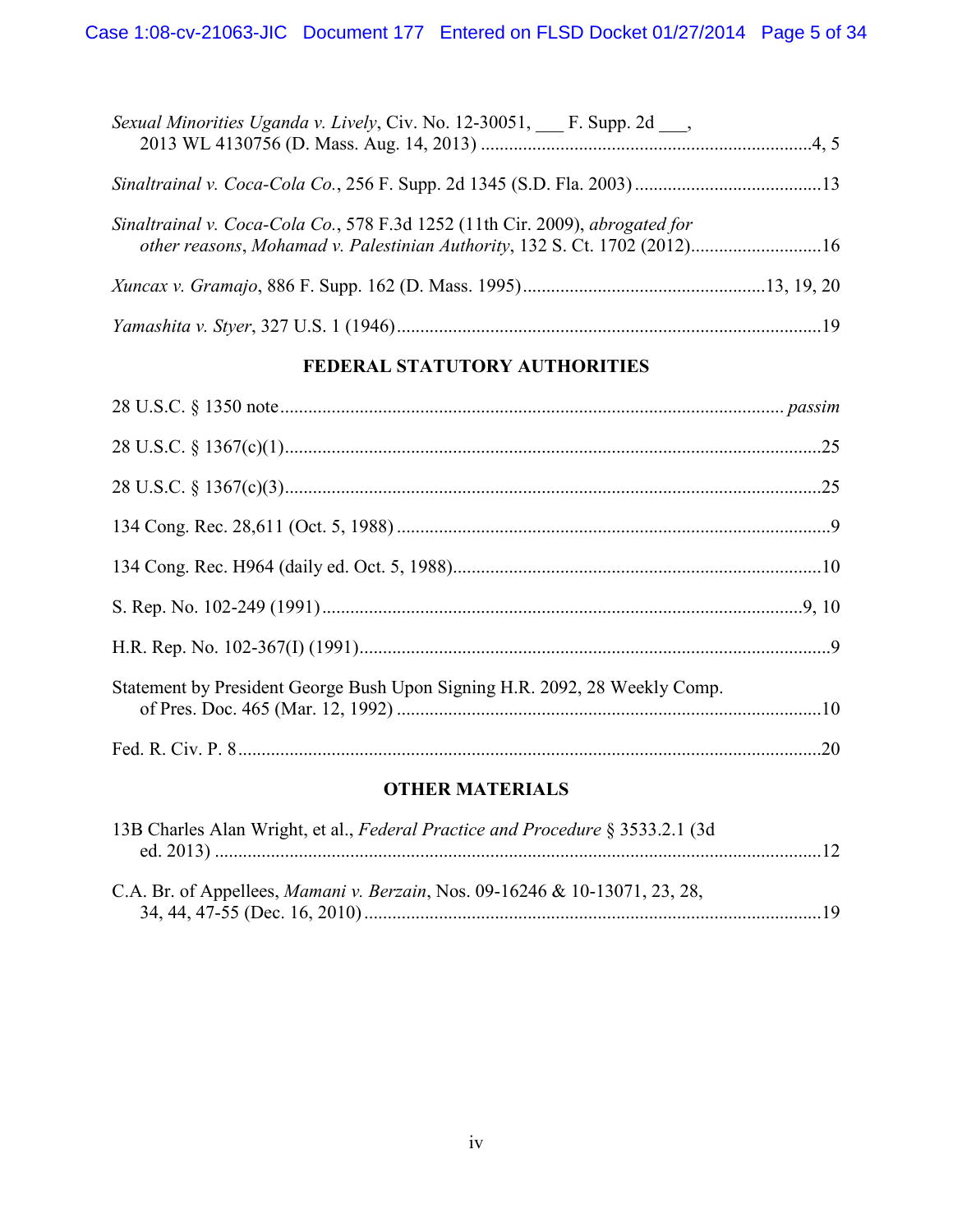#### **INTRODUCTION**

Attempting to circumvent the Eleventh Circuit's dismissal of their prior complaint, Plaintiffs contend that their amended complaint "contains copious new factual allegations." Opposition ("Opp.") 2. But those allegations do not remedy the fundamental *legal* deficiencies in Plaintiffs' ATS and TVPA claims. As to the ATS claims, *Kiobel v. Royal Dutch Petroleum Co.*, 133 S. Ct. 1659 (2013), squarely holds that Congress did not intend the statute to "appl[y] to torts committed abroad" and thus it does not confer jurisdiction over claims in which "all the relevant conduct took place outside the United States." *Id.* at 1665, 1669. As to the TVPA claim, Plaintiffs concede that they have received substantial compensation for their injuries; they protest only that they have not received it specifically from Defendants. That argument, however, relies on a non-existent limitation to the TVPA's exhaustion requirement—*viz.*, that the requirement applies only to remedies *received from defendants*. That limitation does not appear in the text of the TVPA and is inconsistent with its legislative history and the Court's prior decision in this case.

Plaintiffs are accordingly precluded from bringing claims under the ATS or TVPA and the Court need not reach Defendants' motion to dismiss for failure to state a claim. Should the Court reach that issue, however, it should find that Plaintiffs fail to state a claim under either statute. Plaintiffs' new factual allegations simply do not address the pleading deficiencies identified by the Eleventh Circuit: namely, that "each of the plaintiffs' decedents' deaths could plausibly have been the result of precipitate shootings during an ongoing civil uprising," and that "high-level decisions on military tactics and strategy during a modern military operation have [never] been held to constitute . . . extrajudicial killing under international law." *Mamani v. Berzain*, 654 F.3d 1148, 1155 (11th Cir. 2011) (internal quotation marks omitted).

Plaintiffs' amended complaint, like their initial complaint, should be dismissed.

1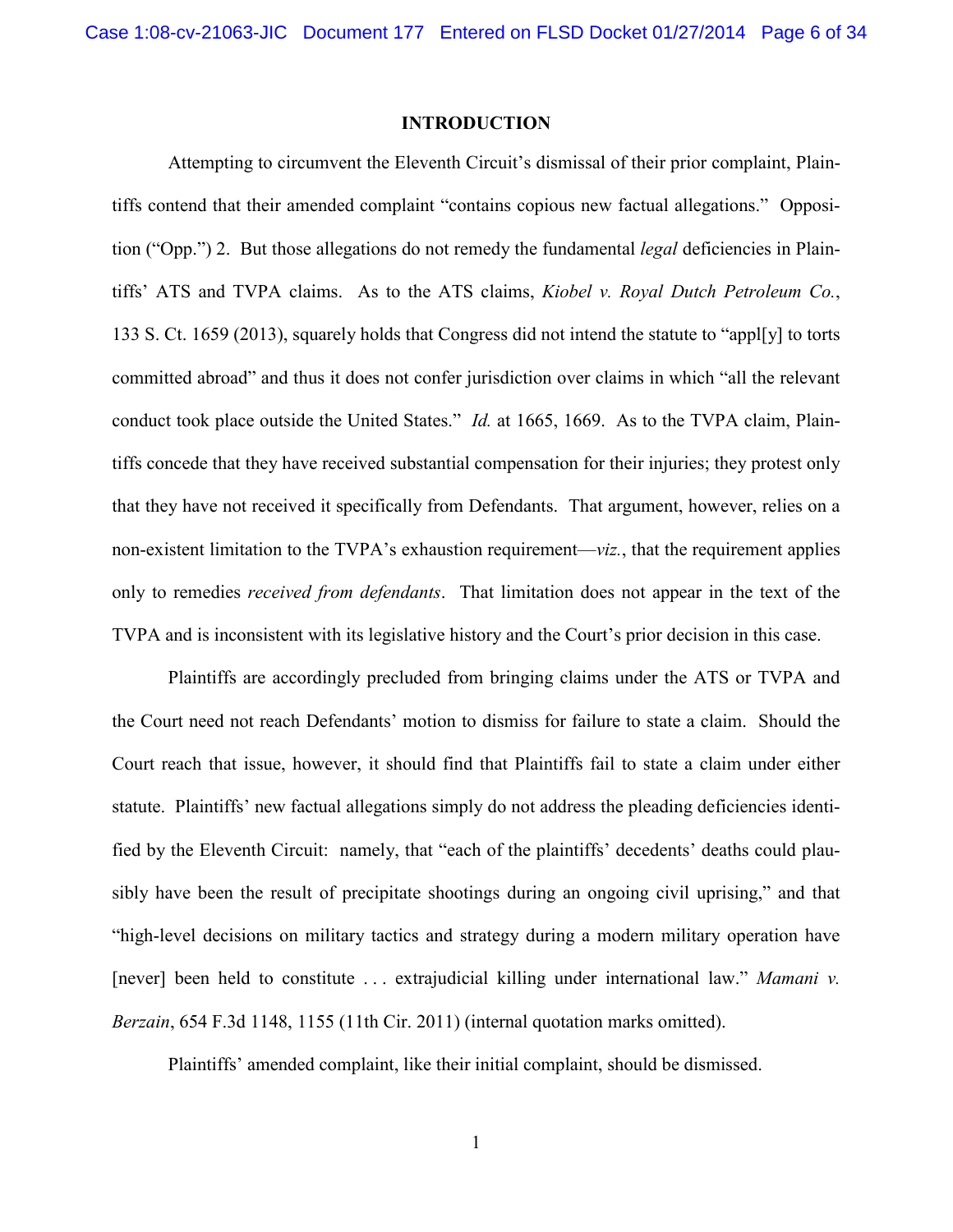#### **ARGUMENT**

# **I. THE COURT SHOULD DISMISS PLAINTIFFS' ATS CLAIMS UNDER** *KIOBEL v. ROYAL DUTCH PETROLEUM*

The Supreme Court's recent decision in *Kiobel* readily disposes of Plaintiffs' ATS claims. Plaintiffs do not dispute that their claims involve conduct that occurred entirely outside the United States. *See* Opp. 18–19. In *Kiobel*, the Supreme Court held that the ATS does not provide jurisdiction for such claims. *See* 133 S. Ct. at 1669. In arguing to the contrary, Plaintiffs ignore not only the Court's reasoning in *Kiobel* but the growing body of post-*Kiobel* case law refusing to extend ATS jurisdiction to extraterritorial conduct.

*First*, Plaintiffs contend that *Kiobel* did not create a "categorical bar to all ATS claims arising from conduct outside of the United States." Opp. 18. That contention, however, cannot be squared with the core of the reasoning in the Court's opinion, which stated time and again that the ATS does not extend jurisdiction to extraterritorial conduct. *Kiobel*, 133 S. Ct. at 1664–65; *see also, e.g.*, *id.* at 1666, 1668–69. The Court affirmed the dismissal of the claims in *Kiobel* precisely because "all the relevant conduct took place outside the United States." *Id.* at 1669.<sup>1</sup>

Plaintiffs instead rely on a single sentence in the Court's opinion: "And even where the claims touch and concern the territory of the United States, they must do so with sufficient force to displace the presumption against extraterritorial application." *Kiobel*, 133 S. Ct. at 1669. But that sentence does not aid Plaintiffs here, because it simply stands for the straightforward propo-

<sup>&</sup>lt;sup>1</sup> Plaintiffs incorrectly contend that Defendants are advocating "the standard urged by the concurring opinion of Justice Alito." Opp. 18. In that opinion, Justice Alito wrote that an ATS claim should be barred "unless the domestic conduct is sufficient to violate an international law norm." *Kiobel*, 133 S. Ct. at 1670. Put differently, according to Justice Alito, there must be sufficient conduct *in the United States* to satisfy all elements of an ATS claim. Defendants, by contrast, are contending only that at least some of the "relevant conduct" must "touch and concern" the United States—not that the domestic conduct must be sufficient to state an independent claim. *See Balintulo v. Daimler AG*, 727 F.3d 174, 190–91 (2d Cir. 2013).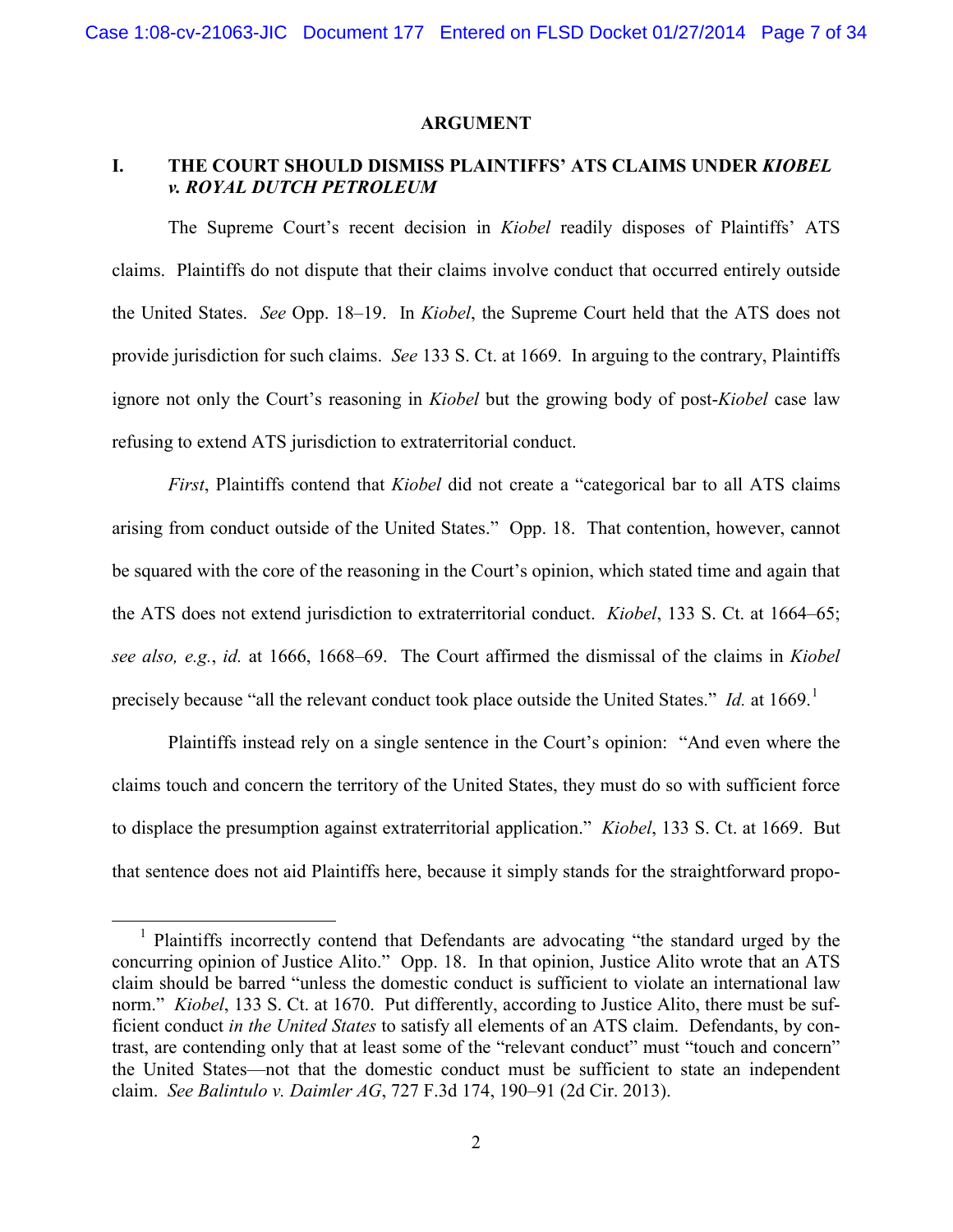sition that, in some cases, sufficient relevant *conduct* might occur within the United States, with the result that the claim is not impermissibly extraterritorial. *See Morrison v. National Australia Bank Ltd.*, 130 S. Ct. 2869, 2884 (2010). The foregoing interpretation is confirmed by the Second Circuit's post-*Kiobel* decision in *Balintulo v. Daimler AG*, 727 F.3d 174 (2d Cir. 2013)—a case discussed at length by Defendants, yet all but ignored by Plaintiffs. *Compare* Motion to Dismiss ("Mot.") 20–22 & n.8 *with* Opp. 20 n.25. In that case, the Second Circuit explained that the "touch and concern" sentence sets out the standard for "how courts should proceed when *some* of the relevant conduct occurs in the United States." *Balintulo*, 727 F.3d at 191. But where, as here, "*all* the relevant conduct . . . occur[s] outside the United States," there is "no reason to explore, much less explain" the exact meaning of that standard. *Id.*<sup>2</sup>

*Second*, Plaintiffs suggest that "Defendants' long-term U.S. residence displaces the presumption" against extraterritoriality. Opp. 20. Defendants' current location, however, has no bearing on where the conduct underlying the claims occurred—alleged conduct that occurred well before Defendants left Bolivia. By its terms, the "touch and concern" sentence focuses on the plaintiffs' "claims," not on the defendants' present location. *See Kiobel*, 133 S. Ct. at 1669 (stating that, "even where the *claims* touch and concern the territory of the United States, they must do so with sufficient force to displace the presumption against extraterritorial application" (emphasis added)). Where defendants are presently located goes to the question of *personal* jurisdiction, not the distinct question of subject-matter jurisdiction. *See Hua Chen v. Honghui Shi*, Civ. No. 09-8920, 2013 WL 3963735, at \*6 (S.D.N.Y. Aug. 1, 2013) (holding that, "even if the Court had personal jurisdiction over Defendant, it would lack subject matter jurisdiction to de-

<sup>2</sup> Recent circuit-court decisions also support the proposition that *Kiobel* bars ATS claims in which all relevant conduct occurred abroad. *See also Ben-Haim v. Neeman*, No. 13-1522, 2013 WL 5878913, at \*2 (3d Cir. Nov. 4, 2013) (per curiam); *Korber v. Bundesrepublik Deutschland*, No. 12-3269, F.3d 3014 WL 68142, at \*3 (7th Cir. Jan. 9, 2014).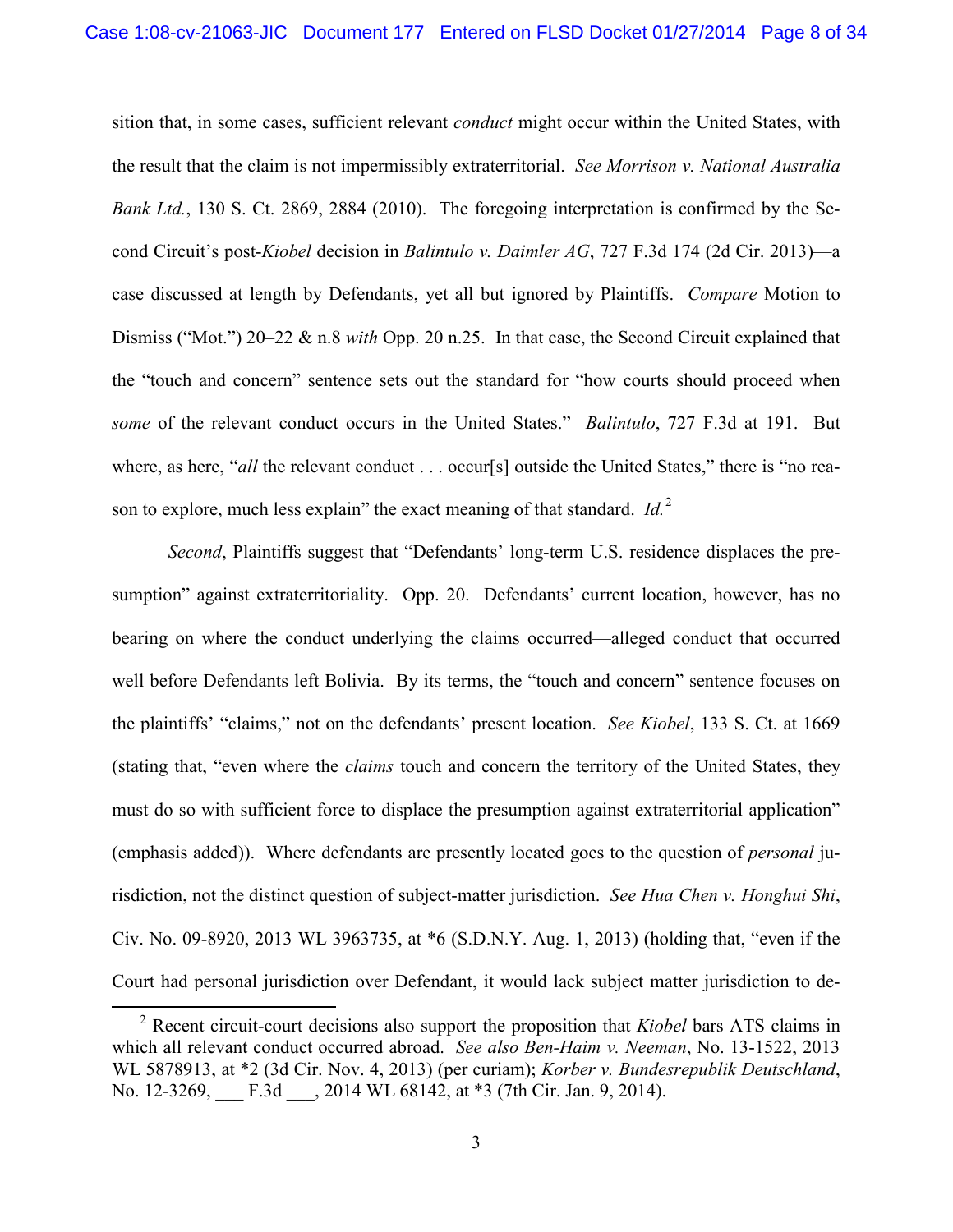cide the majority of Plaintiffs' claims" under *Kiobel*). As the Second Circuit explained in *Balintulo*, "the [Supreme] Court did not suggest that a defendant's citizenship has any relevance to the presumption against extraterritoriality, and it instead stated over and over that the ATS bars suits where the relevant *conduct* occurs abroad." 727 F.3d at 190 n.24.

Plaintiffs attempt to make something of the unremarkable fact that Defendants are individuals, whereas the defendants in *Kiobel* and *Balintulo* were corporations. Opp. 20 & n.25. But it is hard to see why the location of an *individual* should matter to the "touch and concern" analysis if the location of a *corporate* defendant does not. Nothing in the statute's history indicates that Congress made the fine distinction that the ATS should extend to extraterritorial conduct by individuals but not by corporations. Unsurprisingly, post-*Kiobel* courts have dismissed claims against individuals located in the United States because the alleged conduct occurred abroad.<sup>3</sup>

Plaintiffs cite two supposedly "similar" cases in which the "presumption against extraterritoriality did not bar litigation of the claim." Opp. 20 & n.24. But those cases do not aid Plaintiffs. The first case, *Sexual Minorities Uganda v. Lively*, Civ. No. 12-30051, F. Supp. 2d 2013 WL 4130756 (D. Mass. Aug. 14, 2013), in fact supports Defendants' reading of *Kiobel*, not Plaintiffs'. There, the district court refused to dismiss the claims at issue because "[t]he Amended Complaint adequately *sets out actionable conduct undertaken by Defendant in the United States* to provide assistance in the campaign of persecution in Uganda." *Id.* at \*15

<sup>3</sup> *See Giraldo v. Drummond Co.*, Civ. No. 09-1041, 2013 WL 5934645, at \*4 (N.D. Ala. Nov. 5, 2013); *Ahmed-Al-Khalifa v. Al-Assad*, Civ. No. 13-48, 2013 WL 4401831, at \*2 (N.D. Fla. Aug. 13, 2013); *Giraldo v. Drummond Co.*, Civ. No. 09-1041, 2013 WL 3873960, at \*8 (N.D. Ala. July 25, 2013); *Ahmed-Al-Khalifa v. Obama*, Civ. No. 13-49, 2013 WL 3797287, at \*2 (N.D. Fla. July 19, 2013); *Mwangi v. Bush*, Civ. No. 05-373, 2013 WL 3155018, at \*4 (E.D. Ky. June 18, 2013); *Ahmed-Al-Khalifa v. Queen Elizabeth II*, Civ. No. 13-103, 2013 WL 2242459, at \*1 (N.D. Fla. May 21, 2013).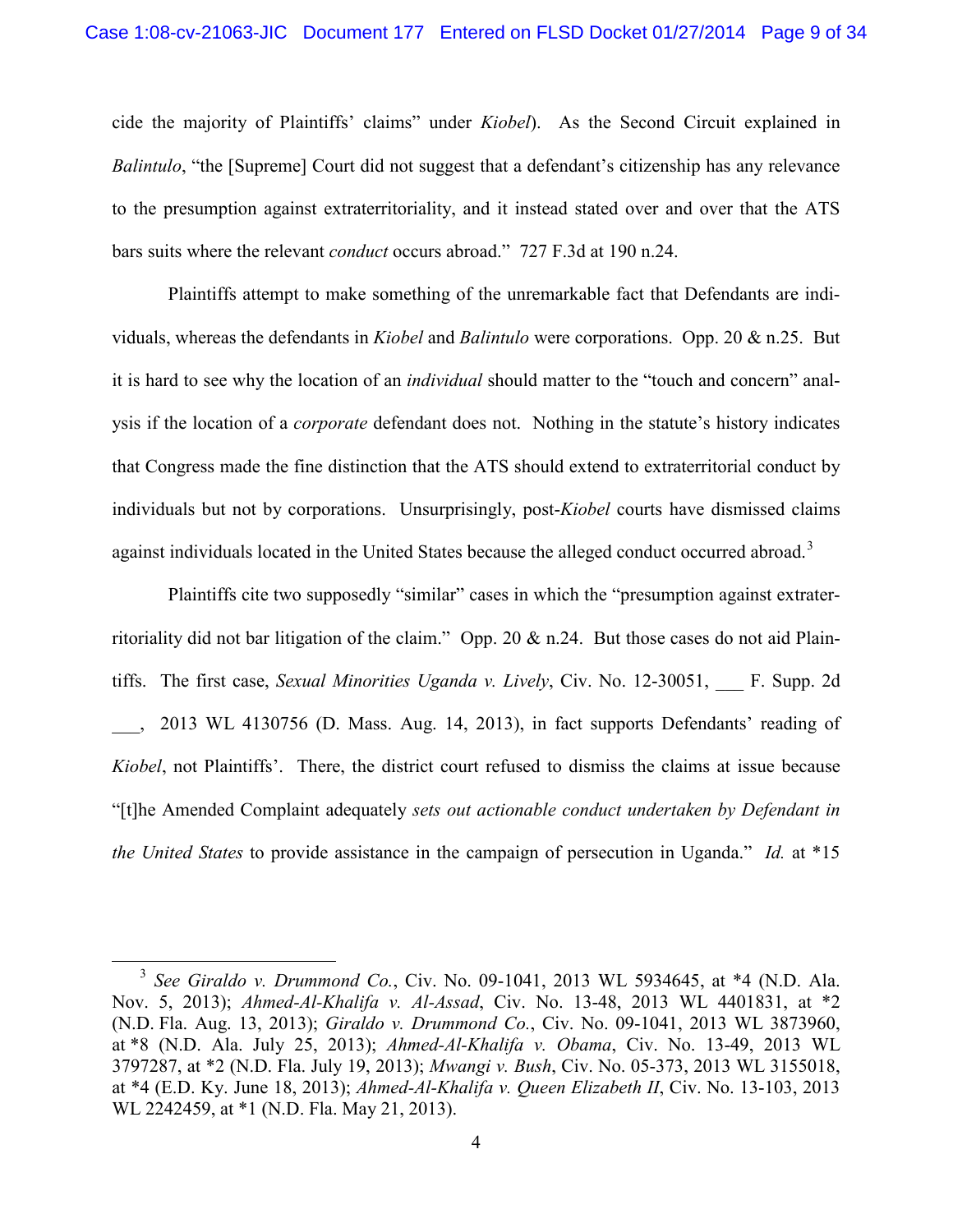(emphasis added). Indeed, the defendant helped "craft tactics" from his home in the United States to persecute sexual minorities in Uganda. *Id.*

The second case, *Ahmed v. Magan*, Civ. No. 10-342, 2013 WL 4479077 (S.D. Ohio Aug. 20, 2013), is also unhelpful to Plaintiffs. In that case, the defendant had not defended the lawsuit for nearly two years. *Id.* at \*1. Because the defendant did not file a motion to dismiss, the magistrate judge held that he had "waived any merits argument he may have raised based on the *Kiobel* decision." *Id.* at \*2. To be sure, the magistrate judge then proceeded to determine, without elaboration, that "as a permanent resident of the United States, the presumption ... against extraterritoriality has been overcome in this case." *Id.* The defendant did not object to the report, with the result that the district court adopted it in a summary order. *Ahmed v. Magan*, Civ. No. 10-342, 2013 WL 5493032, at \*1 (S.D. Ohio Oct. 2, 2013). Nor did the defendant appeal. It is therefore impossible to attach any meaningful weight to the magistrate judge's opinion, which made no effort to come to grips with the relevant language in *Kiobel* (much less the post-*Kiobel* case law rejecting claims against individuals in the United States).

*Third*, Plaintiffs argue that "[h]istory . . . helps inform application of the 'touch and concern' standard to claims in cases that are not governed by the Court's application of the standard to the facts of *Kiobel*, including cases such as this involving individuals seeking to avoid facing trial by fleeing to the United States." Opp. 22. As stated above, however, the question under *Kiobel* is where the conduct occurred, not where the defendants reside at the time of litigation. The mere allegation that defendants "fled" the country where the conduct occurred does not alter the analysis. *Dacer v. Estrada*, Civ. No. 10-4165, 2013 WL 5978101, at \*2 (N.D. Cal. Nov. 8, 2013) (dismissing an ATS claim even though the defendant "fled the Philippines for the United States . . . to avoid prosecution in the Philippines").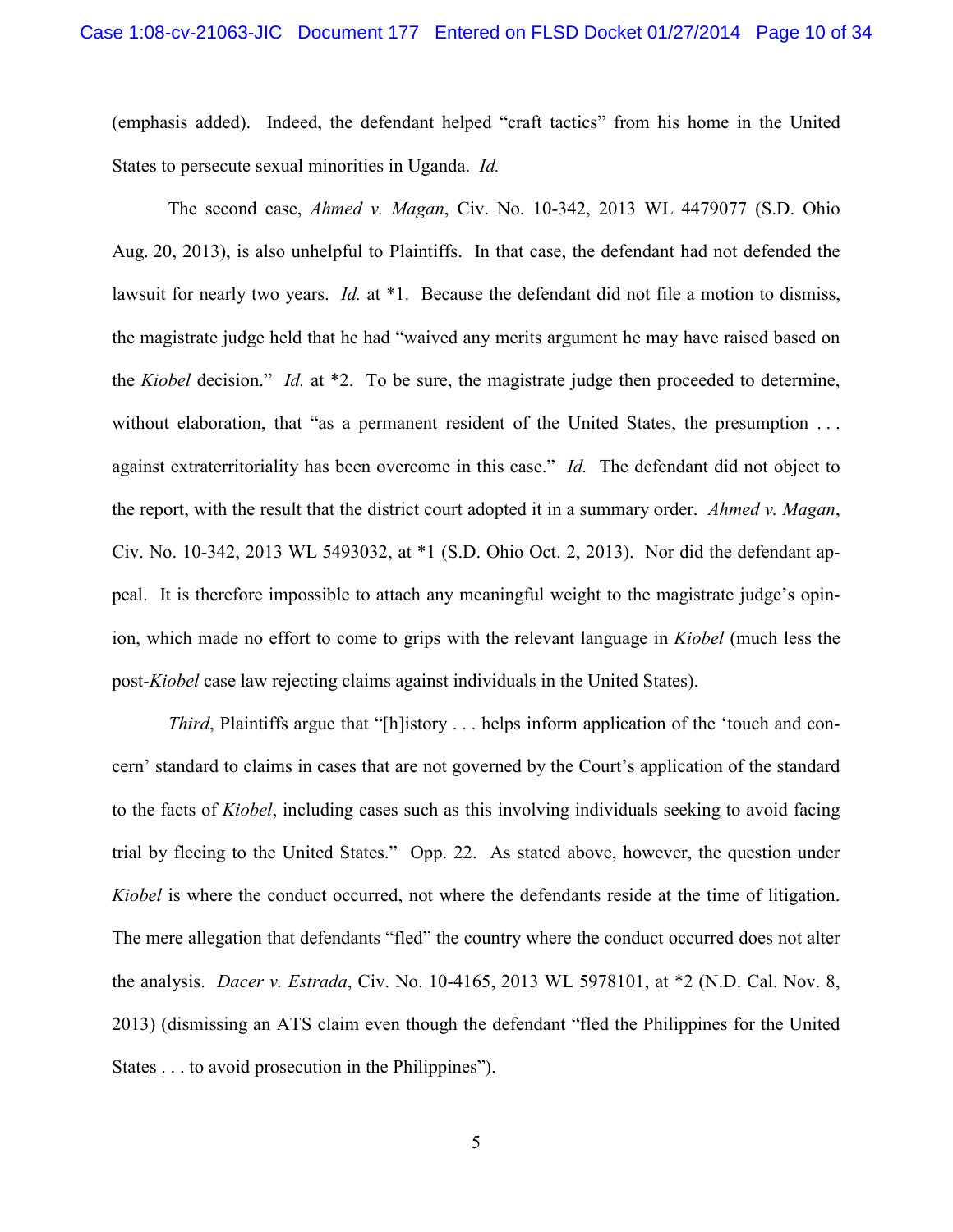Critically, in *Kiobel*, the Supreme Court rejected the very history upon which Plaintiffs now rely. As to Attorney General Bradford's opinion, the Court explained that it "defies a definitive reading" and "hardly suffices to counter the weighty concerns underlying the presumption against extraterritoriality." *Kiobel*, 133 S. Ct. at 1668. As to *Filartiga v. Pena-Irala*, 630 F.2d 876 (2d Cir. 1980), Justice Breyer's separate opinion does invoke that case in support of his argument that jurisdiction "was deemed proper because . . . the suit vindicated our Nation's interest in not providing a safe harbor, free of damages claims, for those defendants who commit such conduct." *Kiobel*, 133 S. Ct. at 1675. But the Court itself was unmoved, concluding that "[n]othing about this historical context suggests that Congress also intended federal common law under the ATS to provide a cause of action for conduct occurring in the territory of another sovereign." *Id.* at 1668–69.

*Fourth*, Plaintiffs argue that dismissing their claims "would run contrary to the very international comity concerns that the *Kiobel* majority sought to address." Opp. 23. *Kiobel*, however, in no way suggests that courts are free to disregard its holding simply because they conclude there would be no negative foreign policy-implications from adjudicating extraterritorial violations of the law of nations.<sup>4</sup> And Plaintiffs' "case-specific policy arguments miss the mark." *Balintulo*, 727 F.3d at 191; *see also Lobo v. Celebrity Cruises, Inc*., 704 F.3d 882, 889 (11th Cir. 2013), *cert denied*, 134 S. Ct. 61 (2013) ("A case-specific inquiry into the effect on international relations is not permitted."). The Supreme Court reached its holding in *Kiobel* partly because of "the danger of unwarranted judicial interference in the conduct of foreign policy." *Kiobel*, 133 S. Ct. at 1664. It decidedly did not encourage case-by-case judicial analysis as to

<sup>4</sup> While Plaintiffs repeatedly emphasize that President Evo Morales supports their case, *see* Opp. 16, 17–18, 23–25, 48, that is hardly surprising, since he is Defendants' long-time political opponent. There is no guarantee that future administrations will support it.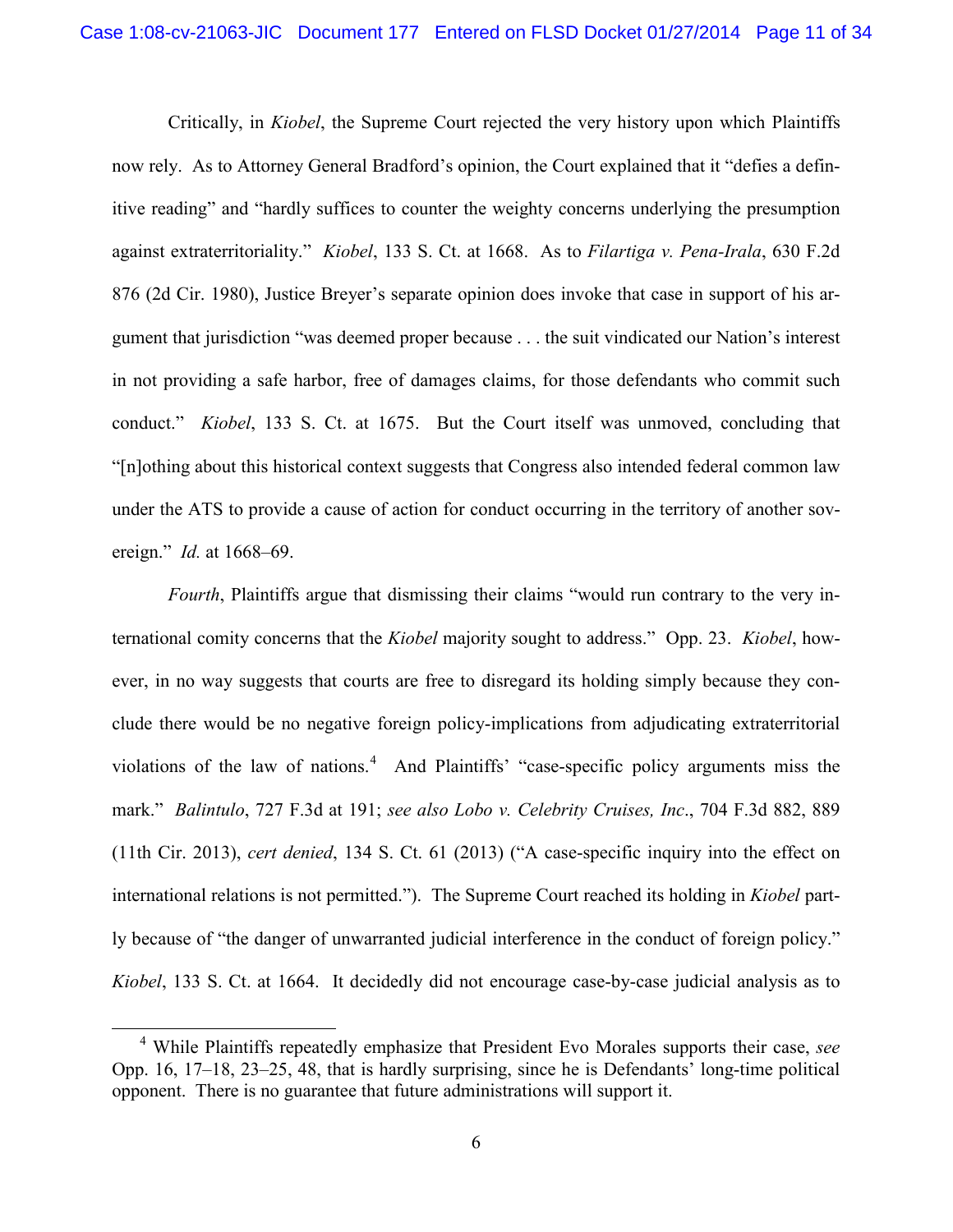whether pursuing particular claims would affect foreign relations. *Id; see also Al Shimari v. CACI Int'l, Inc.*, Civ. No. 08-827, **F.** Supp. 2d , 2013 WL 3229720, at \*10 (E.D. Va. June 25, 2013). And in this regard, it bears emphasizing that the Executive Branch, which has expertise in this area, has not only refused to extradite Defendants but has granted one of them asylum. *See* Compl. ¶ 15. Because Plaintiffs do not identify *any* activity occurring in the United States in connection with the alleged violations, their claims are plainly barred under *Kiobel*.

# **II. THE COURT SHOULD DISMISS PLAINTIFFS' TVPA CLAIM IN LIGHT OF THE ACT'S EXHAUSTION REQUIREMENT**

Plaintiffs' TVPA claim fares no better, both because Plaintiffs have already been compensated for their alleged injuries and because Plaintiffs have failed fully to exhaust their remedies under Bolivian law. The TVPA claim, like the ATS claims, should therefore be dismissed.

#### **A. Plaintiffs Have Received Compensation For Their Alleged Injuries**

Plaintiffs do not dispute that they have each received compensation from the Bolivian government, in an average amount that is approximately 23 times the annual per capita income there. They claim that an American court should nonetheless hear their extraterritorial claims because they have not obtained remedies directly from Defendants. The TVPA does not support such a cramped view of its exhaustion requirement. And Plaintiffs' argument cannot be reconciled with the Court's prior opinion in this case; with the text and legislative history of the TVPA; or with applicable preclusion principles. $5$ 

*First*, this Court has already rejected Plaintiffs' argument that payments must be received from Defendants themselves in order to be adequate. In their opposition to Defendants' motion

 $<sup>5</sup>$  Understandably, Plaintiffs do not contend that a claimant could receive adequate remedies</sup> from a tortfeasor abroad then sue the same tortfeasor under the TVPA. Thus, the question before the Court is whether a remedy must be obtained *from the alleged tortfeasor himself* before a TVPA claim can be barred on exhaustion grounds.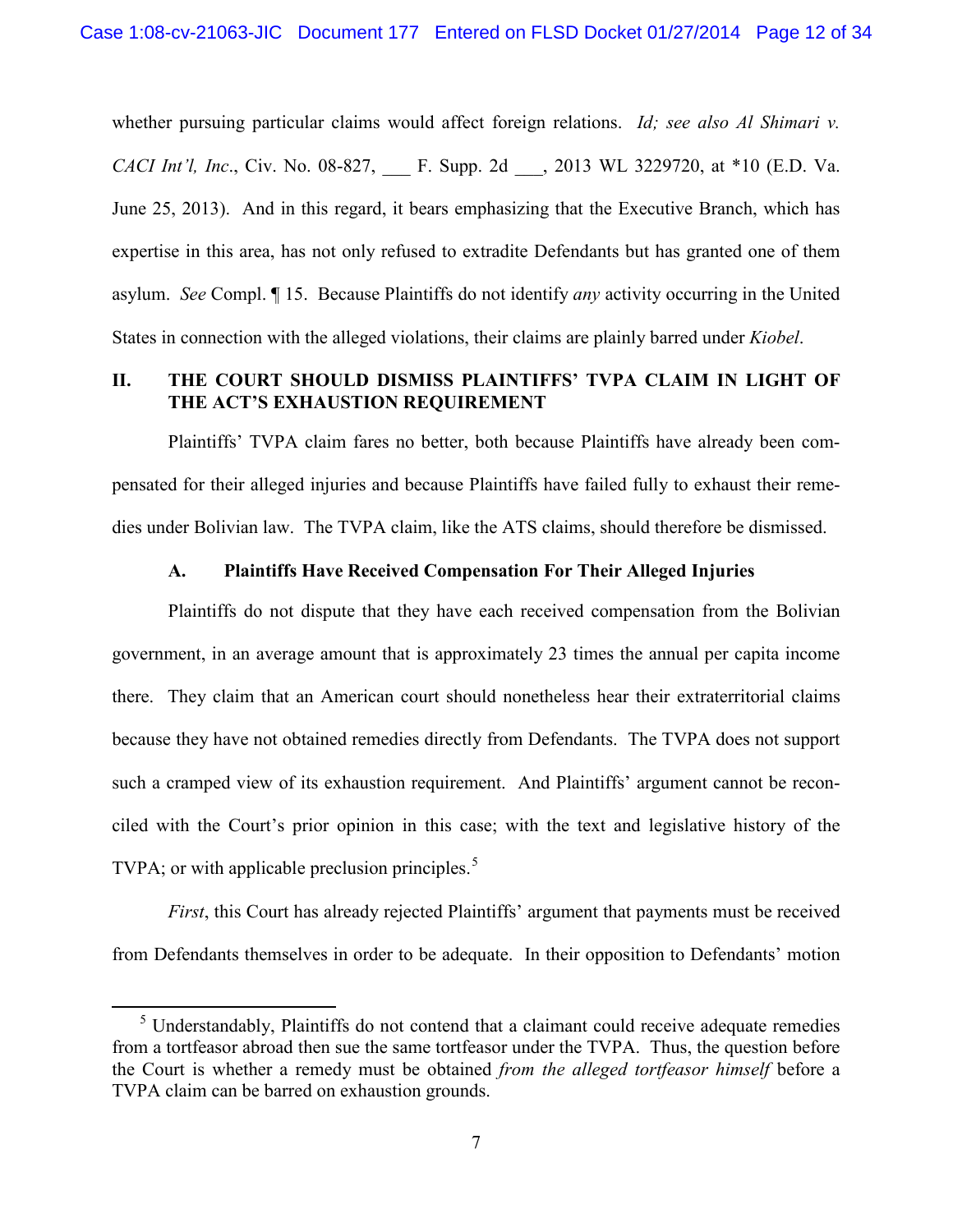to dismiss their initial complaint, Plaintiffs argued, *inter alia*, that the grants they received under the 2003 Humanitarian Assistance Agreement were inadequate because "the payments given to them and accepted by them do not address the defendants' liability." *Mamani v. Berzain*, 636 F. Supp. 2d 1326, 1330 (S.D. Fla. 2009). The Court disagreed, concluding that "the defendants have the better of the argument with respect to the effect of the 2003 payments." *Id*. The Court explained that "[i]t is difficult for the plaintiffs to say that the 2003 payments did not constitute compensation (*albeit non-individualized compensation*) for their losses." *Id.* (emphasis added). The Court ultimately expressed no opinion on the preclusive effect of the 2003 payments, but only because it dismissed Plaintiffs' TVPA claim on the ground that Plaintiffs had not yet applied for compensation pursuant to the 2008 Law for the Victims of the Events of February, September, and October of 2003. *Id.* at 1331. If "non-individualized" remedies were irrelevant, the Court would hardly have required Plaintiffs to exhaust such remedies in the first instance.

*Second*, Plaintiffs claim that, in Section 2(a) of the TVPA, "Congress explicitly framed the statute to impose liability on the *individual* tortfeasor." Opp. 46. True enough. But at the same time, in Section 2(b), Congress explicitly provided an exhaustion defense, requiring claimants to exhaust all "adequate and available remedies in the place in which the conduct giving rise to the claim occurred." 28 U.S.C. § 1350 note. Plaintiffs seek to read language into the statute, requiring claimants to exhaust all "adequate and available remedies [*from defendants*] in the place in which the conduct giving rise to the claim occurred." That is not a permissible interpretation of the statute; it is an atextual limitation to the exhaustion requirement that the statute does not contain. *See*, *e.g.*, *Lamie v. U.S. Trustee*, 540 U.S. 526, 538 (2004).

Even assuming, *arguendo*, that the statutory language were ambiguous, it would be inconsistent with the TVPA's legislative history to deem remedies to be adequate only if they orig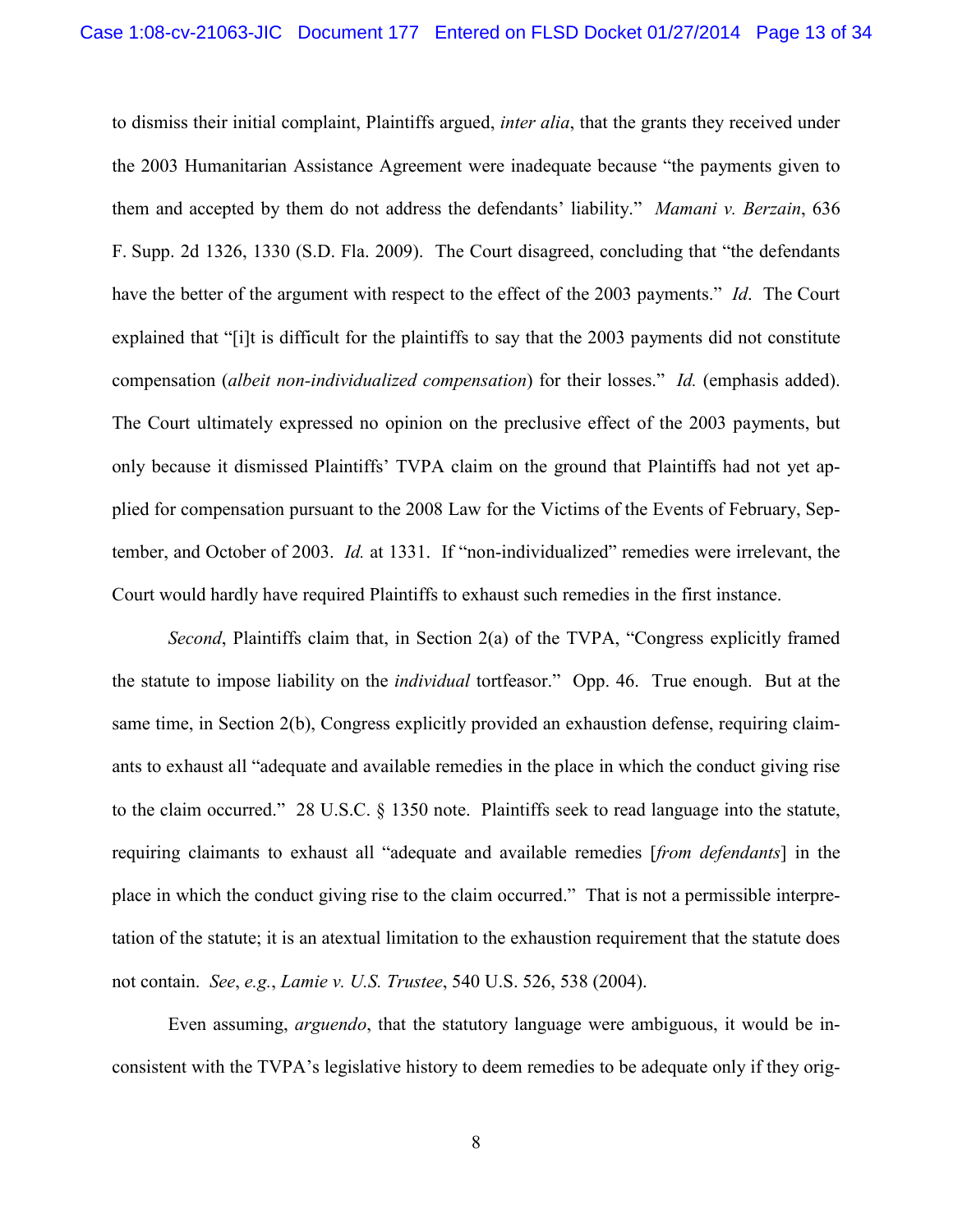inate from the named defendants. As this Court has already explained: "[o]ne of the early supporters of the proposed legislation . . . explained that the bill would permit victims of foreign torture to undertake a civil action against their torturers in the United States *if they are unable to obtain redress in the country where the torture took place*." *Mamani*, 636 F. Supp. 2d at 1331 n.9 (citing 134 Cong. Rec. 28,611, 28,614 (Oct. 5, 1988)). In that respect, as in others, "Congress appeared well aware of the limited nature of the cause of action it established in the [TVPA]." *Mohamad v. Palestinian Authority*, 132 S. Ct. 1702, 1710 (2012).

Relying on a single passage from the Senate Report, Plaintiffs contend that "[t]he congressional purpose of the statute is clear—to ensure that the United States is not a 'safe haven' for individuals who engage in extrajudicial killing or torture." Opp. 46–47. When the legislative history is considered as a whole, however, it is clear that the TVPA's overriding concern was to provide a "means of civil redress to victims of torture" in countries whose "governments still engage in or tolerate torture of their citizens," and are thus unwilling or unable to provide a means of redress. H.R. Rep. No. 102-367(I), at 83 (1991); *see also, e.g.*, S. Rep. No. 102-249, at 3 (1991). Consistent with that goal, and mindful of overburdening the judiciary, Congress included an exhaustion requirement to ensure that American courts become embroiled in politically sensitive disputes only where foreign governments are unwilling or unable to provide adequate local remedies. *See* H.R. Rep. No. 102-367(I), at 4 (stating that, "[s]triking a balance between the desirability of providing redress for a victim and the fear of imposing additional burdens on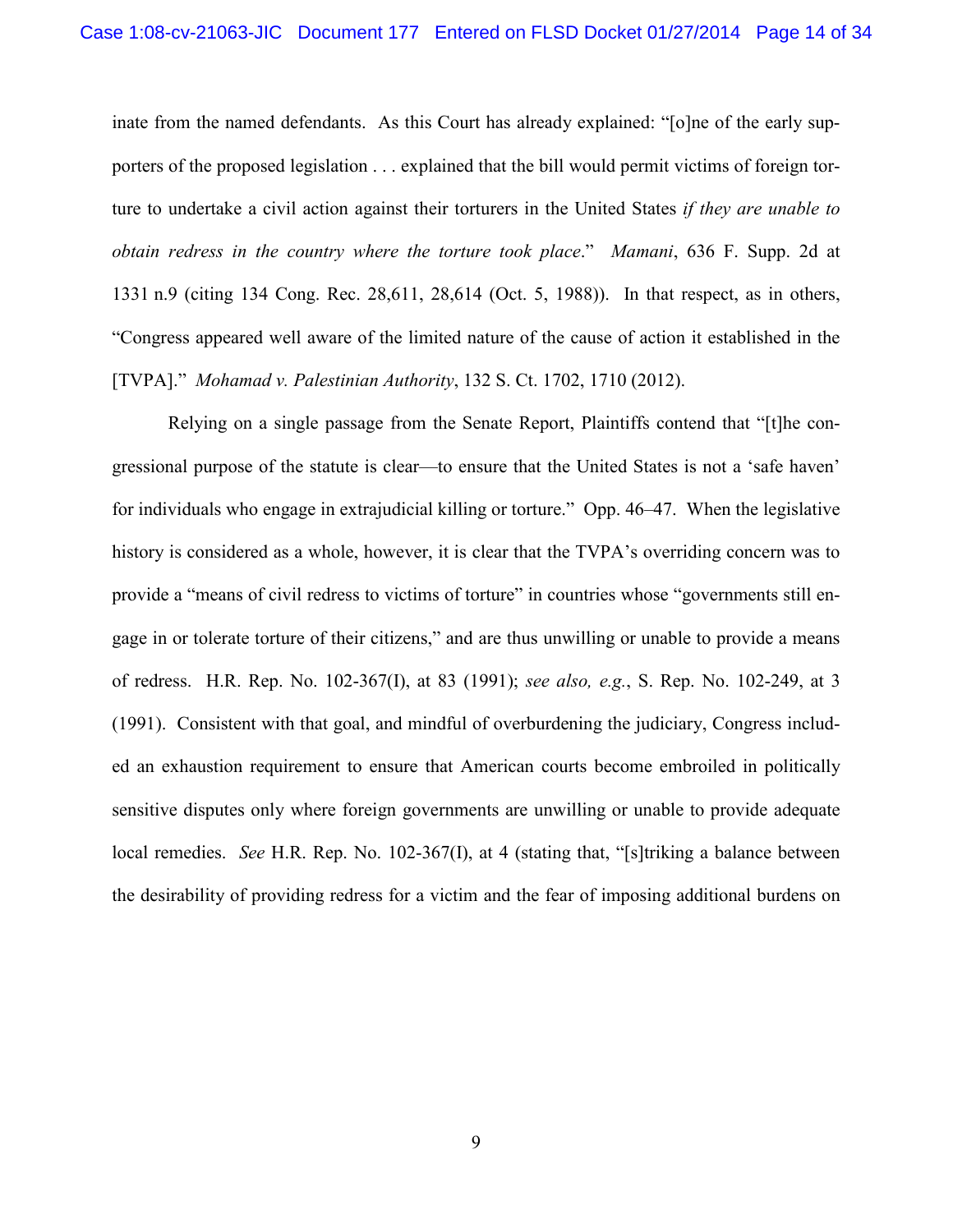U.S. courts, the bill recognizes as a defense the existence of adequate remedies in the country where the violation allegedly occurred." $)$ .<sup>6</sup>

*Third*, Plaintiffs argue that dismissal of their claim would be inconsistent with "[b]asic principles of tort law and claim preclusion." Opp. 47–48. But Congress has already indicated that "basic principles" of preclusion do not require satisfaction from an individual defendant. Specifically, the Senate Report states that the TVPA's exhaustion provision "is generally consistent with common-law principles of exhaustion as applied by courts in the United States," and that "[c]ourts in the United States are familiar with the operation of the exhaustion requirement," citing the Supreme Court's decision in *Parratt v. Taylor*, 451 U.S. 527 (1981). S. Rep. No. 102- 249, at 10 & n.20 (internal quotation marks omitted). 7 *Parratt* concerned a prisoner in Nebraska who sued two prison employees, alleging that they had deprived him of certain items of property. 451 U.S. at 529–30. The Supreme Court held that the suit was precluded because Nebraska had a state tort-claims process through which the prisoner might obtain relief. *Id.* at 543–44. Significantly, the plaintiff argued that the state process "d[id] not adequately protect [his] interests be-

<sup>6</sup> *See also* Statement by President George Bush Upon Signing H.R. 2092, 28 Weekly Comp. of Pres. Doc. 465, 466 (Mar. 12, 1992) (courts should employ a "sound construction of the statute and the wise application of relevant legal procedures and principles" to avoid becoming "embroiled in difficult and sensitive disputes in other countries"); 134 Cong. Rec. H9694 (daily ed. Oct. 5, 1988) (Rep. Broomfield) ("[A]s a last recourse to justice, [the TVPA] would then allow a person to turn to the Federal courts for help.").

 $<sup>7</sup>$  This Court previously questioned whether the preclusion principles of the United States or</sup> Bolivia apply. As evidenced by the Senate Report, Congress plainly intended for courts to apply American exhaustion principles, and Plaintiffs cite no contrary authority. Plaintiffs nevertheless suggest their claims are not precluded under Bolivian law. *See* Opp. at 47. But because Plaintiffs have been fully compensated for their alleged injuries, they lack standing to pursue further claims under Bolivian law. Defendants in Bolivia are making this very argument before the court hearing a civil case in Sucre, Bolivia. That court denied the motion as premature, but asked for further information concerning which plaintiffs had received payments. *See* Ex. 21. There is no dispute that Plaintiffs here have received payments. If the Court finds Bolivian preclusion law applies, it should at a minimum stay the TVPA claim pending resolution of this issue in the Bolivian courts.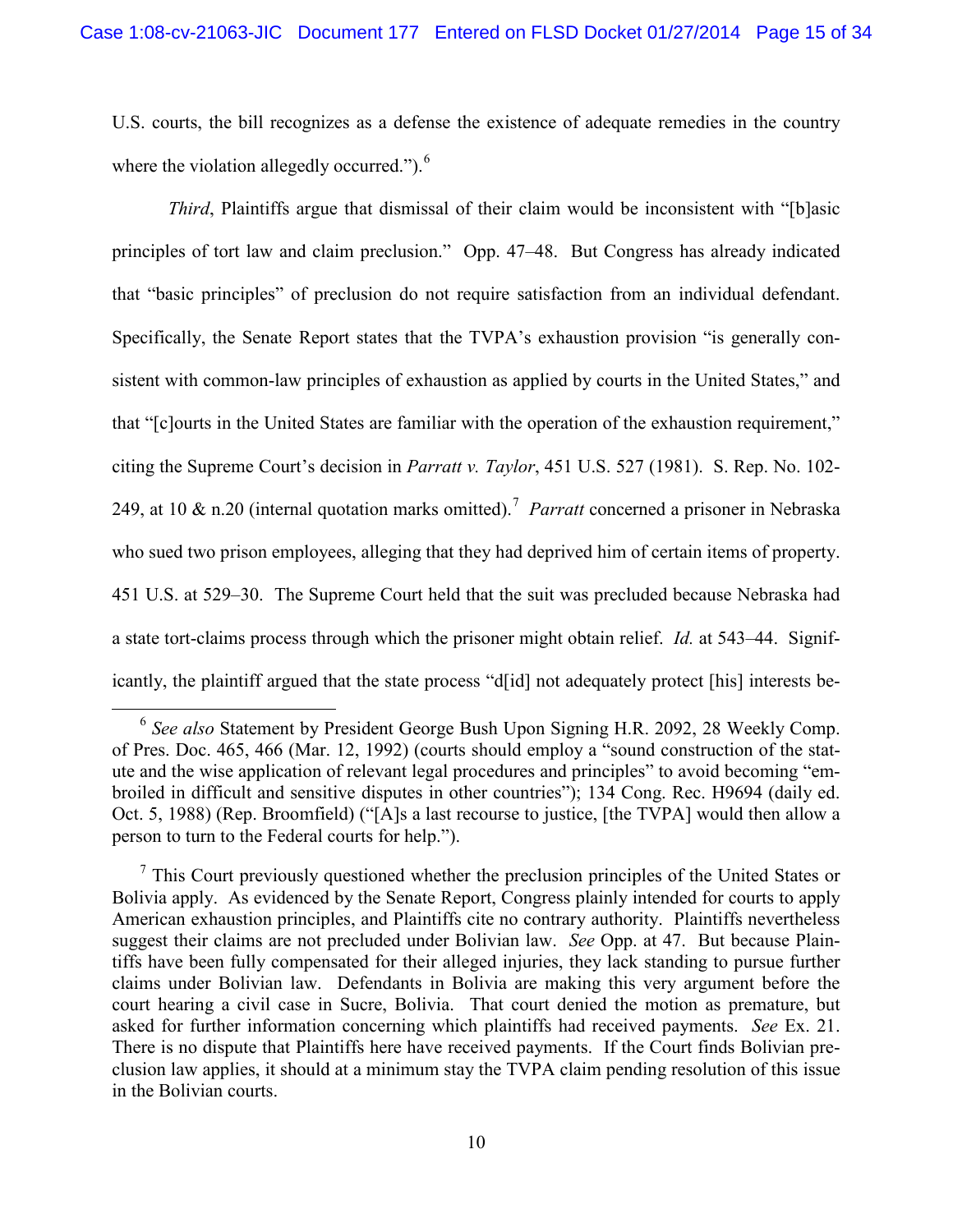cause it provides only for an action against the State as opposed to its individual employees." *Id.* at 543. The Court flatly rejected the argument, explaining that, "[a]lthough the state remedies may not provide [the plaintiff] with all the relief which may have been available if he could have proceeded under § 1983, that does not mean that the state remedies are not adequate to satisfy the requirements of due process." *Id.* at 544. "The remedies provided could have fully compensated the [plaintiff] for the property loss he suffered," and they were thus "sufficient" even though he would not receive compensation specifically from the individual employees. *Id*.

Finally with regard to the TVPA, Plaintiffs again invoke general "principles of comity" to suggest that Defendants "would require this Court to act contrary to the clear statement of the Bolivian government that claims against these Defendants should proceed." Opp. 48 (internal quotation marks omitted). To state the obvious, however, the wishes of the Bolivian government do not trump American law, any more than they trump the State Department's right to reject extradition requests (a right it exercised in rejecting the government of Bolivia's request to extradite the Defendants). The fact that the current government of Evo Morales wishes this suit to proceed—to say nothing of what a future government may wish, *see* p. 6, n.4, *supra*—is irrelevant to the interpretation and application of the TVPA's exhaustion requirement.

## **B. Plaintiffs Have Failed To Exhaust All Avenues For Relief Under Bolivian Law**

Plaintiffs are also entitled to seek additional relief by pursuing civil claims in Bolivian court. Mot. 27–29. Because Plaintiffs have not exhausted those remedies, their TVPA claim must be dismissed even if the compensation they have already received does not preclude it. *Id.*

To begin with, Plaintiffs conspicuously do not deny that they and other alleged victims have filed lawsuits against Defendants' alleged co-conspirators in Bolivia, or that those lawsuits are ongoing. Instead, they argue that "Defendants' citations to media reports do not meet their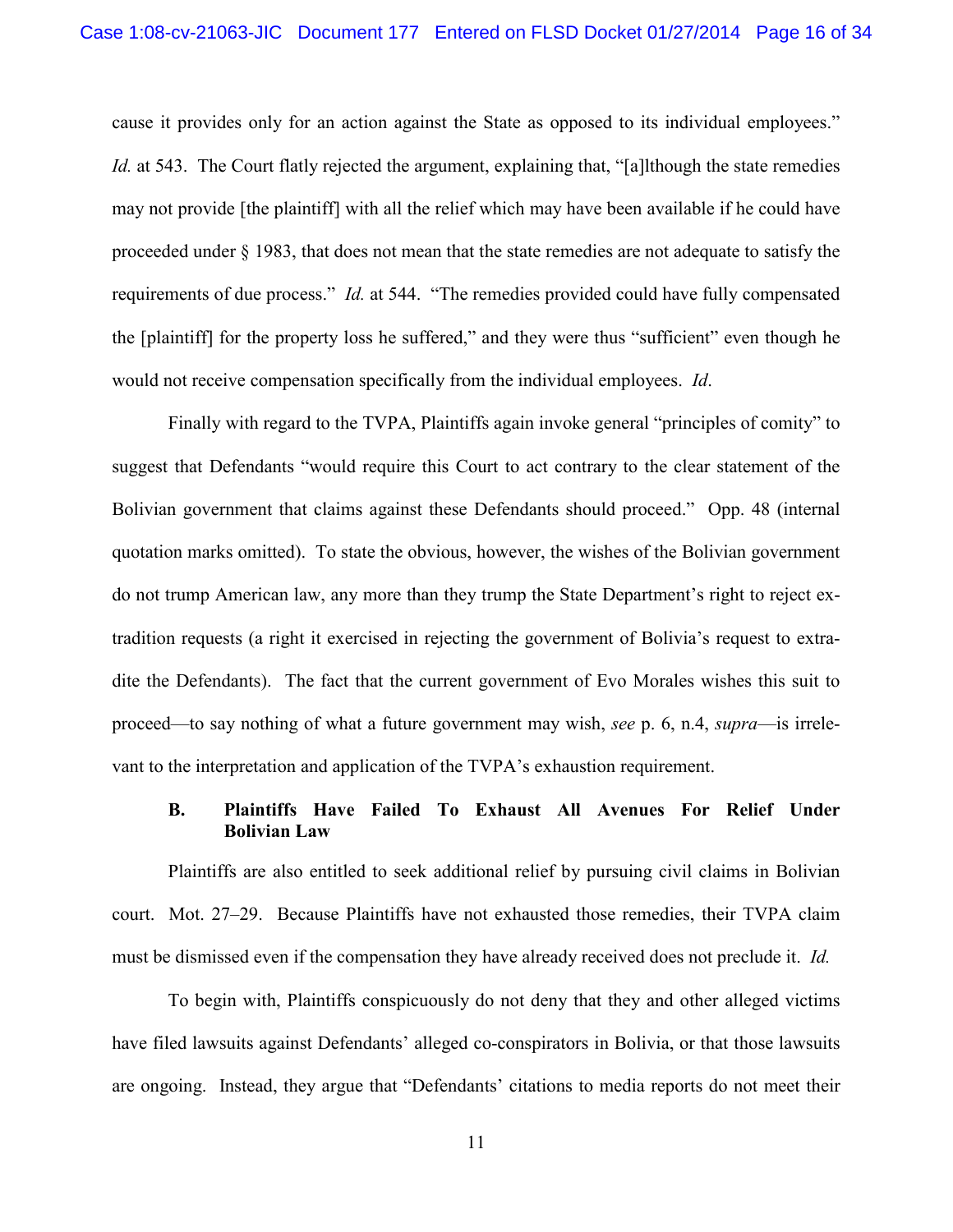burden of showing that such a lawsuit has actually been filed." Opp. 48 n.45. But the reports only confirm what is widely known in Bolivia, and surely known by Plaintiffs—that numerous alleged victims, *and apparently some Plaintiffs*, have brought civil claims in Bolivia. If Plaintiffs have filed lawsuits in Bolivia, they should admit as much, rather than hiding behind a claim that Defendants have failed to prove that they have done so. And, presumably, they would not pursue such claims if there were no possibility of obtaining meaningful recovery.<sup>8</sup>

Plaintiffs additionally argue that relief in Bolivia would be inadequate because it does not constitute direct payment from Defendants. Opp. 48–49. As discussed above, however, that argument lacks merit. Just two additional points merit noting. *First*, Plaintiffs incorrectly contend that Defendants' position "is directly contradicted by hornbook tort law." Opp. 48. Plaintiffs note that, "where multiple parties are subject to liability for tortious conduct, the injured party can properly maintain a single action against one, some, or all of them." Opp. 49 (internal quotation marks omitted). But it is equally true that, if a co-defendant provides a plaintiff a full remedy, "appeals are mooted as between the plaintiff and any other defendant." 13B Charles Alan Wright, et al., *Federal Practice and Procedure* § 3533.2.1 (3d ed. 2013). And the TVPA requires Plaintiffs to pursue all available relief in Bolivia before bringing TVPA claims in an American court. Plaintiffs cannot seriously contend that relief from alleged co-conspirators in Bolivian court—relief that could *moot* Plaintiffs' claims in this action—is inadequate.

*Second*, Plaintiffs also incorrectly contend that "[c]ourts have consistently rejected exhaustion defenses to TVPA actions under similar circumstances." Opp. 49. The cases they cite

<sup>&</sup>lt;sup>8</sup> If Plaintiffs prevail against the alleged co-conspirators in Bolivia, the Bolivian government is required to satisfy any judgment pursuant to Article 94 of the Bolivian Criminal Code. Plaintiffs note that Article 94 was repealed in 1999. Opp. 48 n.45. However, the annulment of Article 94 was not effective until May 12, 2004, and it therefore still applies to Plaintiffs' claims, which accrued before that date. *See* Ex. 22. In any event, Article 89 of the Bolivian Code similarly holds the Bolivian government liable for satisfying Plaintiffs' claims. *See* Mot., Ex. 15.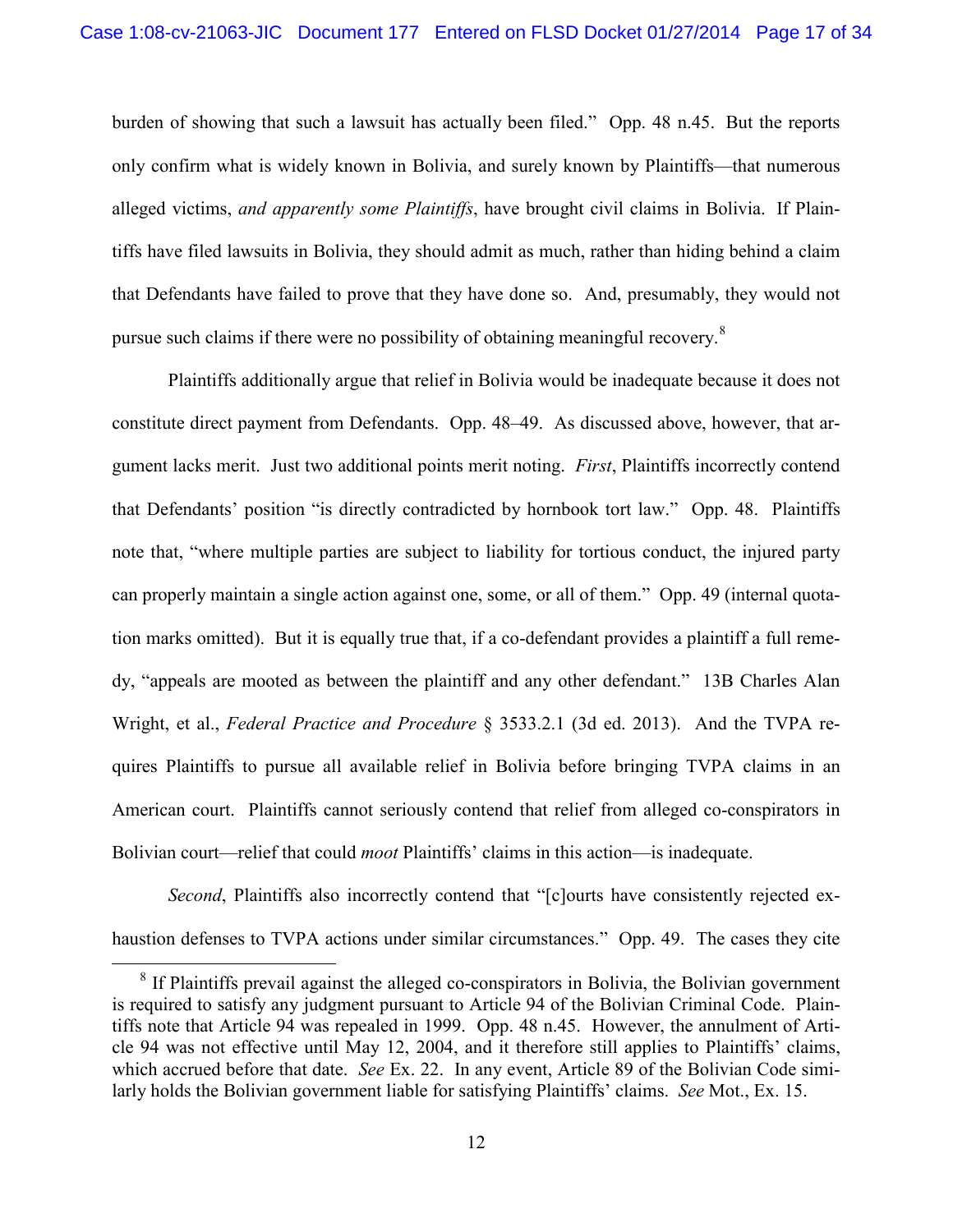do not stand for that proposition. In *Mujica v. Occidental Petroleum Corp.*, 381 F. Supp. 2d 1164 (C.D. Cal. 2005), the court dismissed the plaintiffs' claims on alternative grounds and thus declined to address the defendants' exhaustion argument. *Id.* at 1171 n.2. In *Sinaltrainal v. Coca-Cola Co.*, 256 F. Supp. 2d 1345 (S.D. Fla. 2003), the court rejected an exhaustion argument because "[the defendants] . . . offered *no* evidence on the issue so the burden to prove the futility of remedies available in Colombia did not shift to the Plaintiff." *Id.* at 1358 (emphasis added). And in *Xuncax v. Gramajo*, 886 F. Supp. 162 (D. Mass. 1995), the court rejected an exhaustion argument because the plaintiff was unable to pursue a civil action in Guatemala. *Id.* at 178.

The only relevant case that Plaintiffs cite, *Doe v. Rafael Saravia*, 348 F. Supp. 2d 1112 (E.D. Cal. 2004), actually supports Defendants' position. In *Doe*, a plaintiff brought a TVPA claim against the former chief of security for an organizer of a Salvadoran paramilitary group relating to the assassination of Archbishop Oscar Romero. *Id.* at 1117–31. Saravia raised an exhaustion defense, which the court rejected. *Id.* at 1151. The court did not reject the defense, however, on the ground that potential civil claims against Saravia's co-conspirators in El Salvador were inadequate. Instead, the court explained that the "[p]laintiff cannot obtain a civil remedy against Saravia—*or any other person involved in Archbishop Romero's assassination—*unless a criminal prosecution first occurs." *Id.* (emphasis added). And "beyond the failed attempt to extradite Saravia, there have been no prosecutions brought by the Salvadoran government for the assassination of Archbishop Romero," and thus the plaintiff could not sue *anyone* responsible for the assassination in El Salvador. *Id.* The court concluded that, "[b]ecause there has never been a successful criminal prosecution against the killers of Archbishop Romero[,] ... plaintiff has no judicial remedy in El Salvador." *Id.* at 1152. Here, Plaintiffs have not only already received substantial compensation from the Bolivian government, they may also bring—and are bring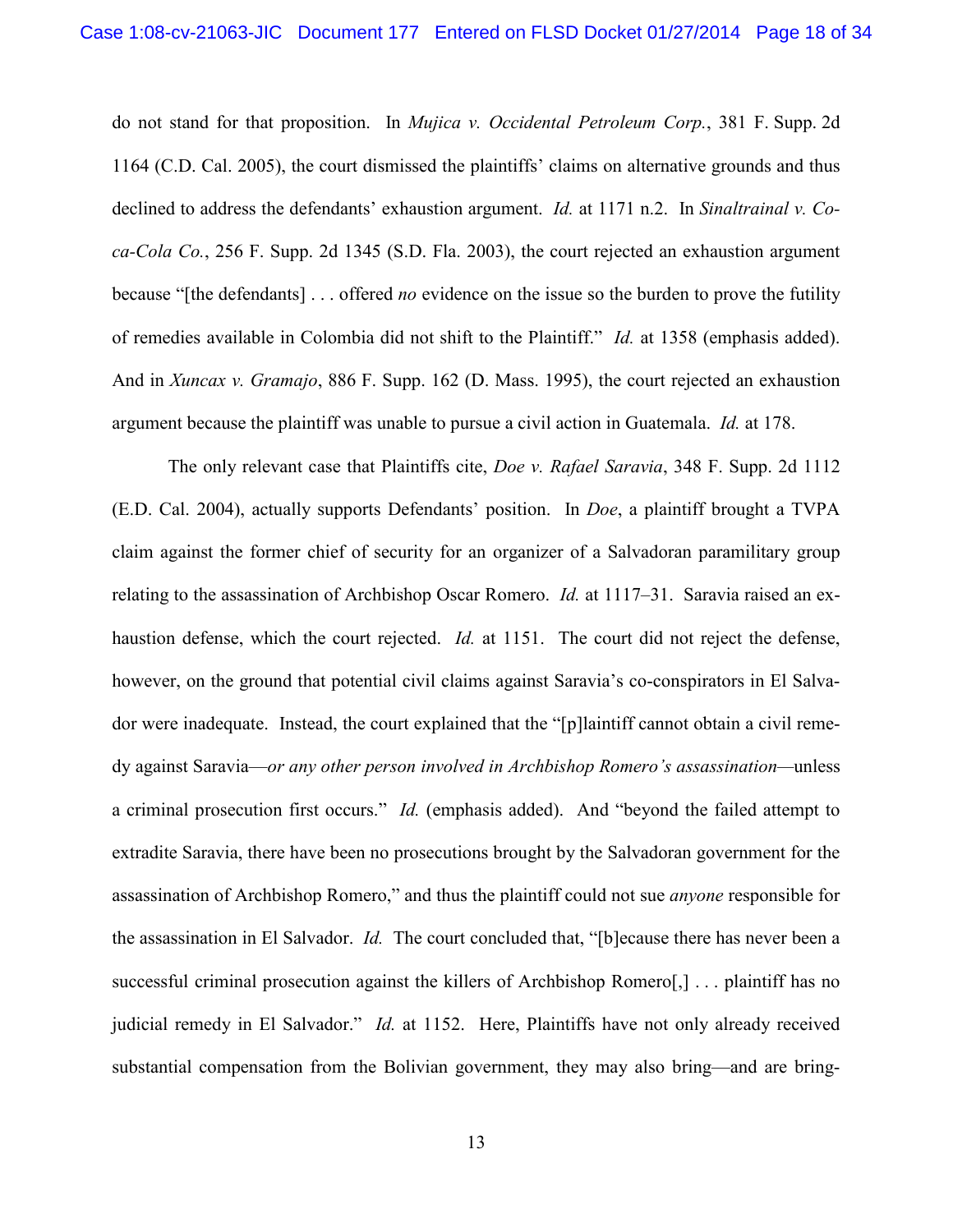ing—civil claims in Bolivian court seeking further relief from Defendants' alleged coconspirators. The TVPA's exhaustion provision requires dismissal of Plaintiffs' claim.

# **III. THE AMENDED COMPLAINT SUFFERS FROM THE SAME INFIRMITIES IDENTIFIED BY THE ELEVENTH CIRCUIT AND THEREFORE FAILS TO STATE A VALID CLAIM**

Should this Court agree with Defendants that Plaintiffs' federal claims fail as a matter of law—their ATS claims, because they allege only extraterritorial conduct, and their TVPA claim, because Plaintiffs have failed to satisfy the applicable exhaustion requirement—then it need not reach the issue of the sufficiency of Plaintiffs' allegations on each count. Should the Court do so, however, it should conclude that Plaintiffs have failed to remedy the deficiencies identified by the Eleventh Circuit in its earlier opinion, and order dismissal of the ATS and TVPA claims on that independent and sufficient ground.

# **A. The Amendments To Plaintiffs' Extrajudicial-Killing Claims Fail To Address The Deficiencies Identified By The Eleventh Circuit**

## *1. Plaintiffs Concede They Have Made No New Allegations Concerning The Circumstances Of Decedents' Deaths*

In their opposition to the motion to dismiss, Plaintiffs disclose that at least one of their attorneys regularly attended a criminal trial spanning three years (from 2009 to 2011) in Bolivia concerning the events at issue. *See* Becker Decl. ¶ 3. If there were additional relevant facts to be alleged, Plaintiffs surely would have learned of them there. Yet Plaintiffs concede that, in the most recent iteration of their complaint—filed after the criminal trial concluded, and nearly a decade after the events in question—they have not alleged *any* new facts regarding the circumstances of the decedents' deaths. Opp. 29. That concession should be dispositive in light of the Eleventh Circuit's decision. The Eleventh Circuit focused on the circumstances of each decedent's death, and determined that the conclusory allegation of a general plan to kill innocents was insufficient absent a nexus to the individual deaths. *Mamani*, 654 F.3d at 1155.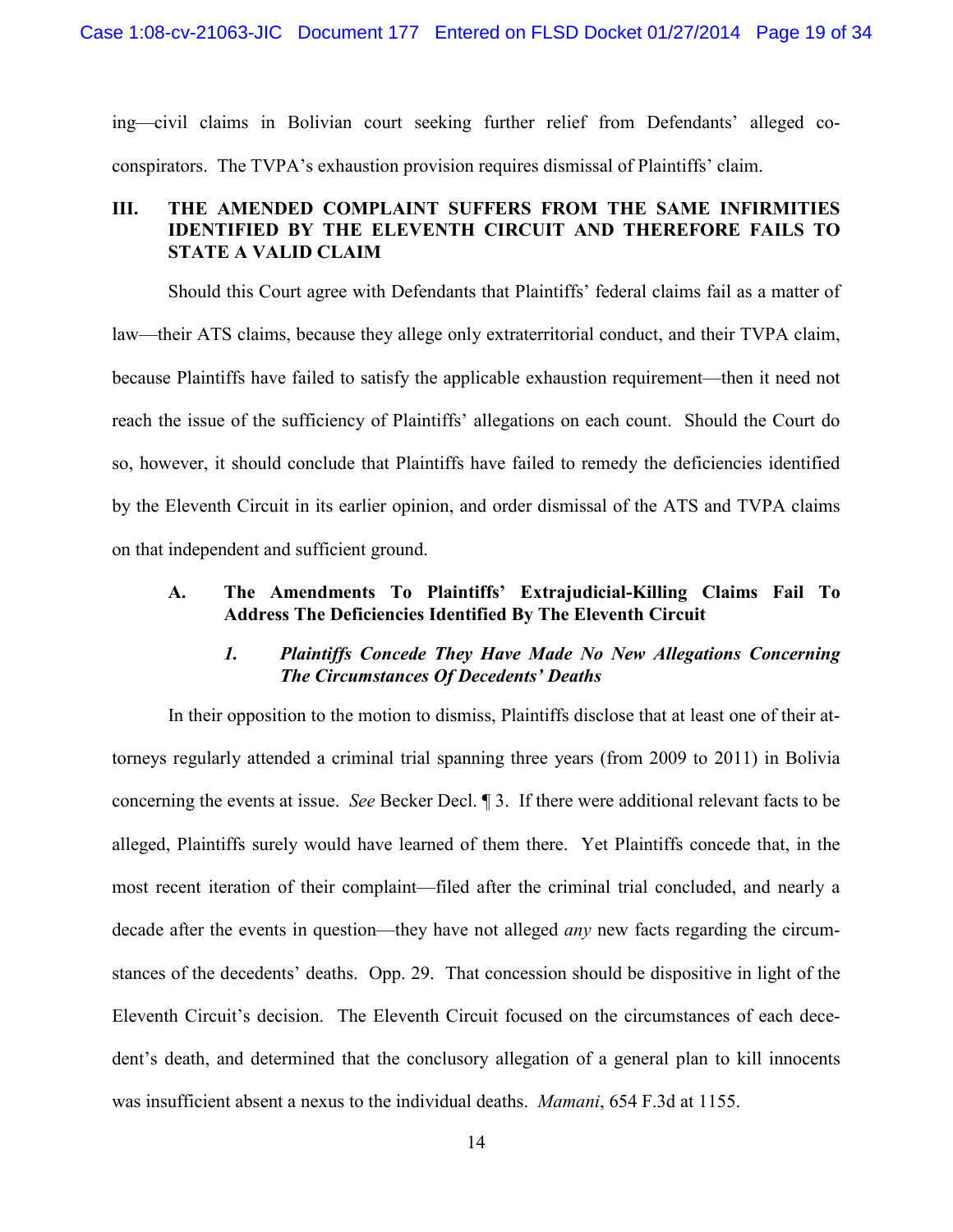Plaintiffs allege that, in light of new allegations concerning the alleged plan to kill innocents, "the alternative explanations suggested by the Eleventh Circuit are no longer equally likely." Opp. 29. But whatever happened before the protests, the inescapable fact remains that the decedents died "during an ongoing civil uprising." *Mamani*, 654 F.3d at 1155. And without any new allegations concerning the circumstances of the particular deaths—for example, which individuals shot the decedents, what orders the shooters were acting under (if any), whether the shooters were even each government agents, and how the decedents were shot—it remains equally plausible that the deaths were "the result of precipitate shootings," or that decedents were "mistakenly [targeted] as a person who did pose a threat to others." *Id.* Put differently, even if Plaintiffs have sufficiently alleged a plan to kill innocents (they have not), they still have not alleged facts sufficient to infer that their decedents were killed pursuant to such a plan.

# *2. Plaintiffs' New Allegations Are Contradicted By The Documents On Which They Rely*

In any event, the documents on which Plaintiffs rely to support their new allegations documents they misleadingly cite and fail to attach as exhibits—confirm that Defendants *did not*  intend for innocent civilians to be killed. Instead of remedying the defects identified by the Eleventh Circuit, the contradictions render Plaintiffs' claims implausible as a matter of law.

Even before *Iqbal*, complaints were dismissed when they alleged facts that refuted a plaintiff's claims. A court's "duty to accept the facts in the complaint as true does not require [it] to ignore specific factual details of the pleading in favor of general or conclusory allegations. Indeed, when the exhibits contradict the general and conclusory allegations of the pleading, the exhibits govern." *Griffin Indus., Inc. v. Irvin*, 496 F.3d 1189, 1205–06 (11th Cir. 2007); *see also Battle v. Central State Hosp.*, 898 F.2d 126, 130 n.3 (11th Cir. 1990) (per curiam) (explaining that "allegations that are contradicted by other allegations in the complaint may also constitute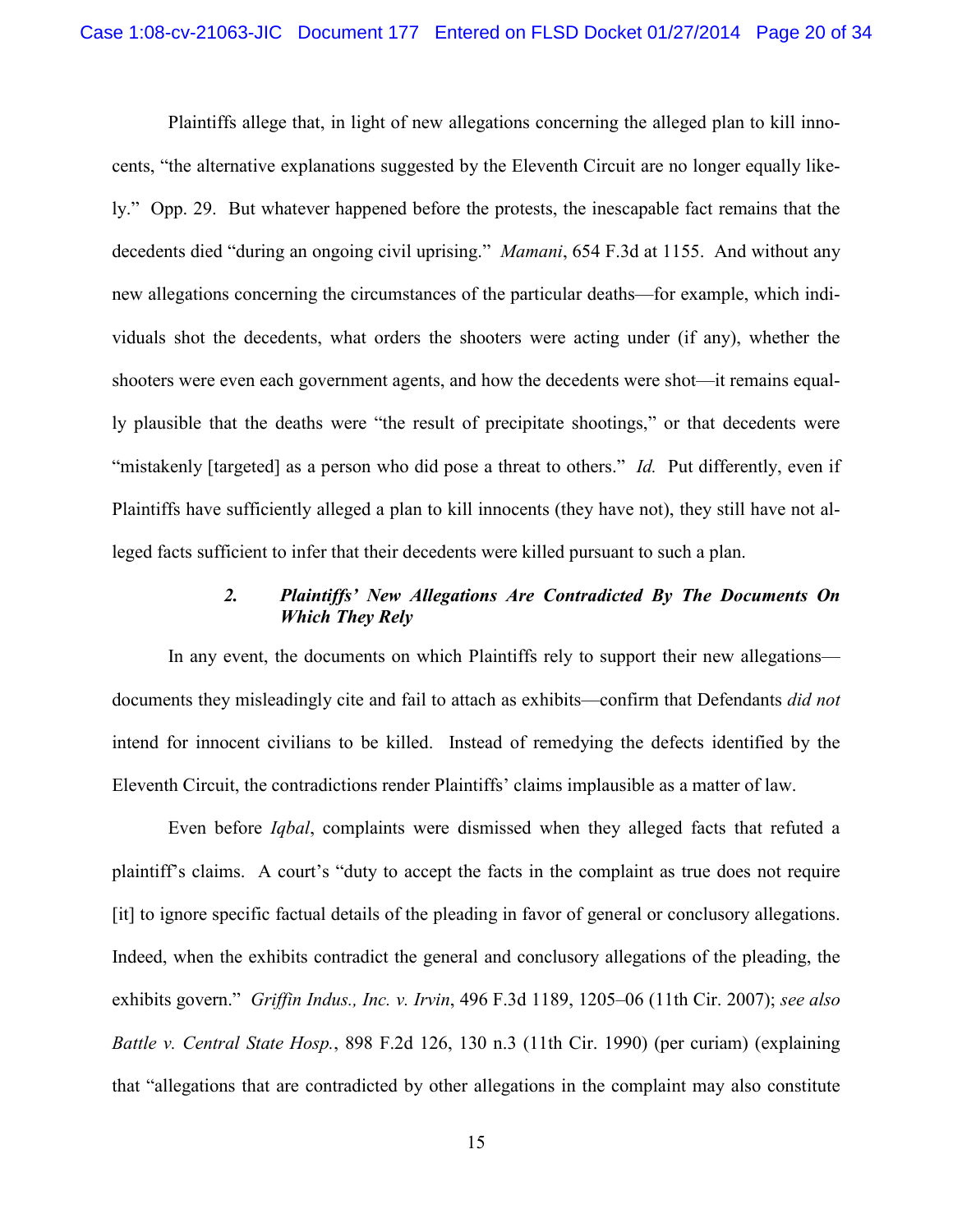grounds for dismissal"). *Iqbal*, of course, has only heightened Plaintiffs' burden. *See Sinaltrainal v. Coca-Cola Co.*, 578 F.3d 1252, 1268 (11th Cir. 2009), *abrogated for other reasons*, *Mohamad v. Palestinian Authority*, 132 S. Ct. 1702 (2012). Thus, in dismissing Plaintiffs' initial complaint, the Eleventh Circuit rightly considered allegations that *undermined* Plaintiffs' claims, *e.g.*, that the military was responding to violent uprisings. *See Mamani*, 654 F.3d at 1154–55.

In that regard, the current version of the complaint fares no better. To support the notion that Defendants planned and intended for the military to kill innocent civilians, Plaintiffs rely on two government documents allegedly promulgated by Defendants: the "Manual for the Use of Force" and the "Republic Plan." Compl.  $\P\P$  37-38; Opp. 6-7. As detailed in Defendants' motion to dismiss, however, the Manual for the Use of Force not only does not support Plaintiffs' allegations, but directly contradicts them. *See* Mot. 32–35. Among other constraints on the use of the force, the Manual directed the military to respect and defend human rights; forbade the military from using firearms against unarmed people; and instructed the military to use lethal force only as a last resort. *See* Mot. 9–10, 32–35; *id*., Ex. 3, at 5, 10–14. The two-page Republic Plan, meanwhile, says absolutely nothing about using force against unarmed civilians. *See* Mot., Ex. 4. Given that the military was specifically instructed not to kill innocent civilians, the critical deficiency identified by the Eleventh Circuit remains: "each of the [P]laintiffs' decedents' deaths could plausibly have been the result of precipitate shootings during an ongoing civil uprising," rather than the result of an unlawful extrajudicial killing. *Mamani*, 654 F.3d at 1155.

Plaintiffs' amended complaint is based in part on these documents, yet their opposition all but ignores the resulting contradictions, addressing them only in a footnote. Opp. 6 n.9. In that footnote, Plaintiffs insist that the Manual supports their claim for extrajudicial killing simply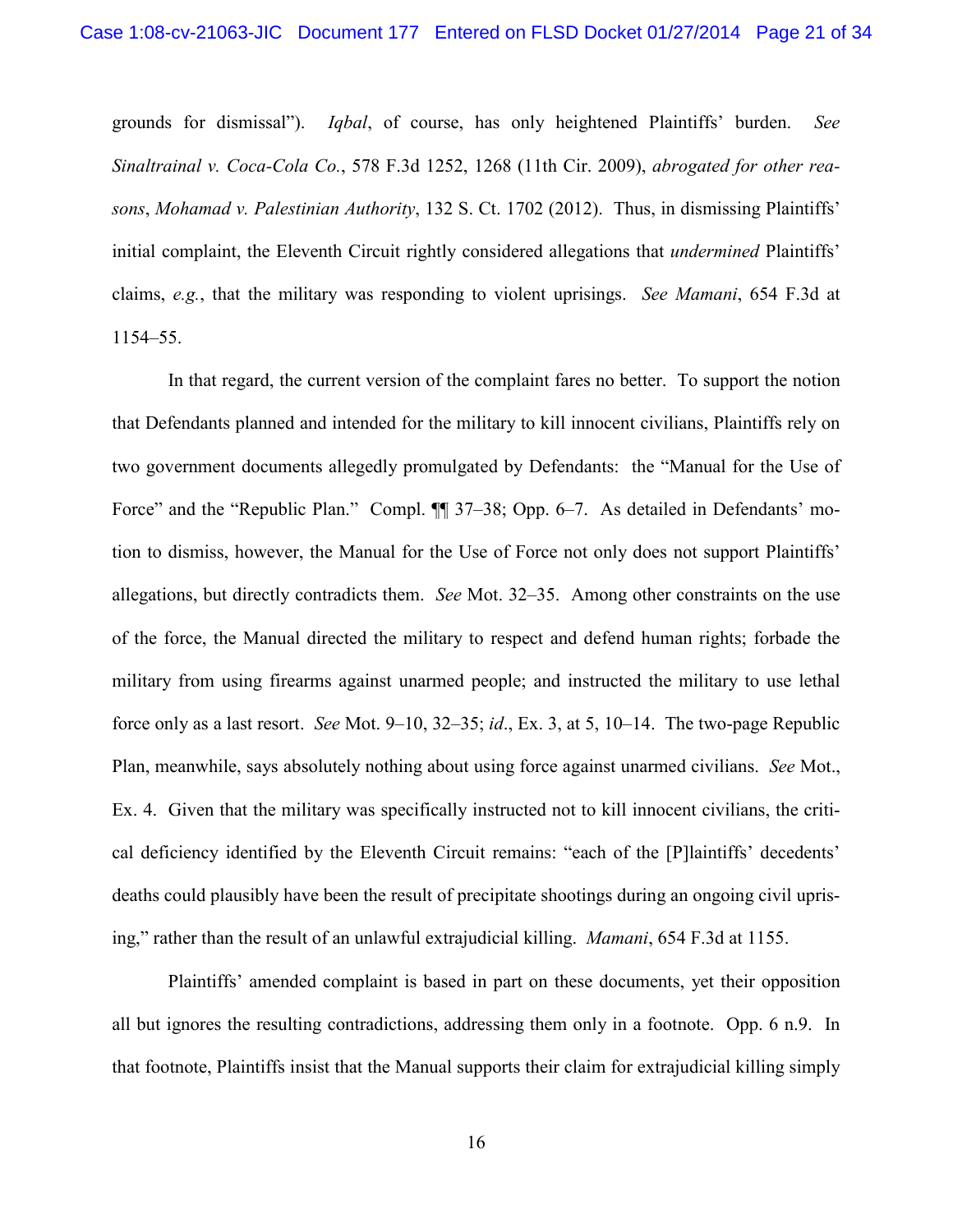because it authorized the use of military force against civilians. *Id*. Plaintiffs ignore, however, that the use of military force against civilians is not a *per se* violation of international law. They also wholly ignore the substantial constraints on that authorization. And while Plaintiffs complain that the Manual authorized the use of military force in a domestic setting, they ignore that it contemplates the participation of "troops of Armed Forces . . . whenever *the Police* [*are*] *insufficient*" and when the "persuasive methods adopted by the National Police . . . *have been exhausted*." Mot., Ex. 3, at 5 (emphasis added). They also conspicuously fail to address the Standing Rules for the Use of Force in the United States, which permit the use of military force in similar circumstances. Mot. 34 n.19.

In short, Plaintiffs "cannot cherry-pick or favorably summarize statements[,] then avoid the consequences of those that directly contradict the allegations of the complaint." *Accurate Grading Quality Assurance, Inc. v. Thorpe*, Civ. No. 12-1343, 2013 WL 1234836, at \*8 (S.D.N.Y. Mar. 26, 2013). Far from remedying the defects identified by the Eleventh Circuit, the documents on which Plaintiffs rely render their claims implausible as a matter of law.

#### **B. Even If Plaintiffs Had Alleged A Valid Extrajudicial-Killing Claim, Plaintiffs Fail To Allege A Basis For Holding Defendants Liable**

Plaintiffs' extrajudicial-killing claims fail for an additional, and independent, reason. Even if Plaintiffs had sufficiently alleged that any extrajudicial killings took place—for the reasons stated above, they have not—they also fail sufficiently to allege any basis for holding the former President and Minister of Defense liable.

#### *1. Plaintiffs Fail To Plead Command Responsibility*

Plaintiffs concede that the Eleventh Circuit held that their initial complaint failed to allege command responsibility because there were no facts linking Defendants to the acts of their subordinates. Opp. 40. Plaintiffs' initial complaint was also deficient because it failed to estab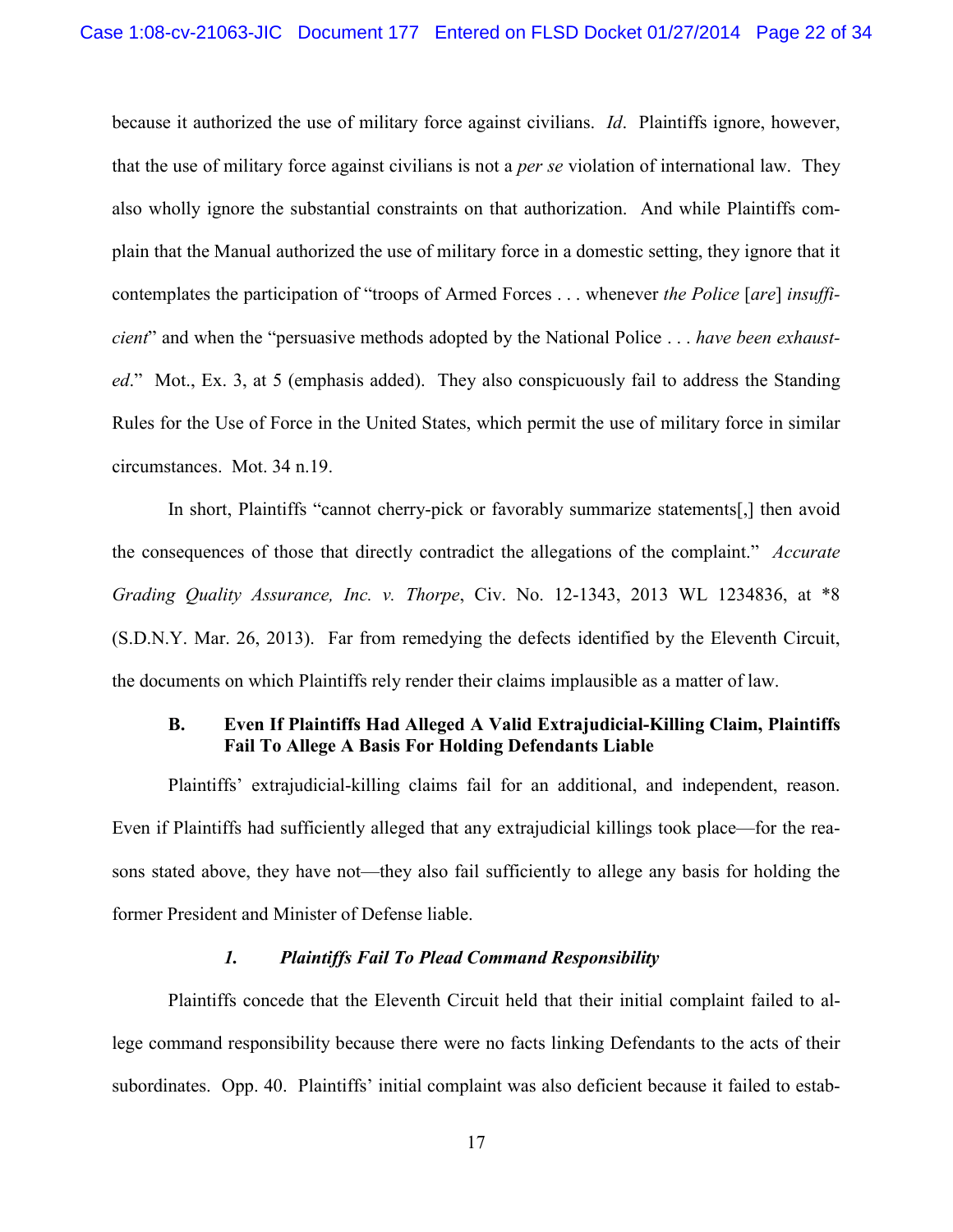lish that Defendants knew or should have known of the acts allegedly committed by their subordinates, and the law does not provide strict liability for national leaders at the top of a long chain of command. *See Mamani*, 654 F.3d at 1153–54.

Plaintiffs argue that their amended complaint "fills the gaps identified by the Eleventh Circuit" because it alleges that Defendants "planned, ordered, and supervised the acts at issue" and that the deaths were "widely reported in the press." Opp. 39–40. But Plaintiffs do not allege that Defendants *ordered* the military to kill any innocent civilians or that they *supervised* the killing of anyone. Indeed, Plaintiffs do *not* directly allege that Defendants ordered the military to kill civilians; it is telling that they consistently use the passive voice in alleging that soldiers "were ordered" to shoot and kill civilians. Mot. 32 n.16. And with respect to Defendants' alleged "plan," Plaintiffs alleged the same type of "plan" in their initial complaint, FACC ¶¶ 1, 21– 24, 42, 48, 59, 61, 82, 87, yet the Eleventh Circuit held such conclusory allegations to be insufficient, *see Mamani*, 654 F.3d at 1153–55 & n.8.

At most, Plaintiffs' latest allegations suggest that Defendants were on notice that some civilians had been killed during a violent and chaotic civilian uprising, which simply does not rise to the level of an extrajudicial killing. But nowhere do Plaintiffs allege that Defendants were on notice of facts indicating that the military had *committed extrajudicial killings* or other violations of international law, such as by targeting and deliberately killing innocent civilians. Indeed, Plaintiffs' command-responsibility theory would fail even if Plaintiffs had alleged that Defendants were aware of all the specific circumstances surrounding the decedents' deaths that are outlined in the complaint. *See* Mot., Ex. 19 (table outlining those allegations). The Eleventh Circuit held that even such detailed allegations—much less the vague allegations in media re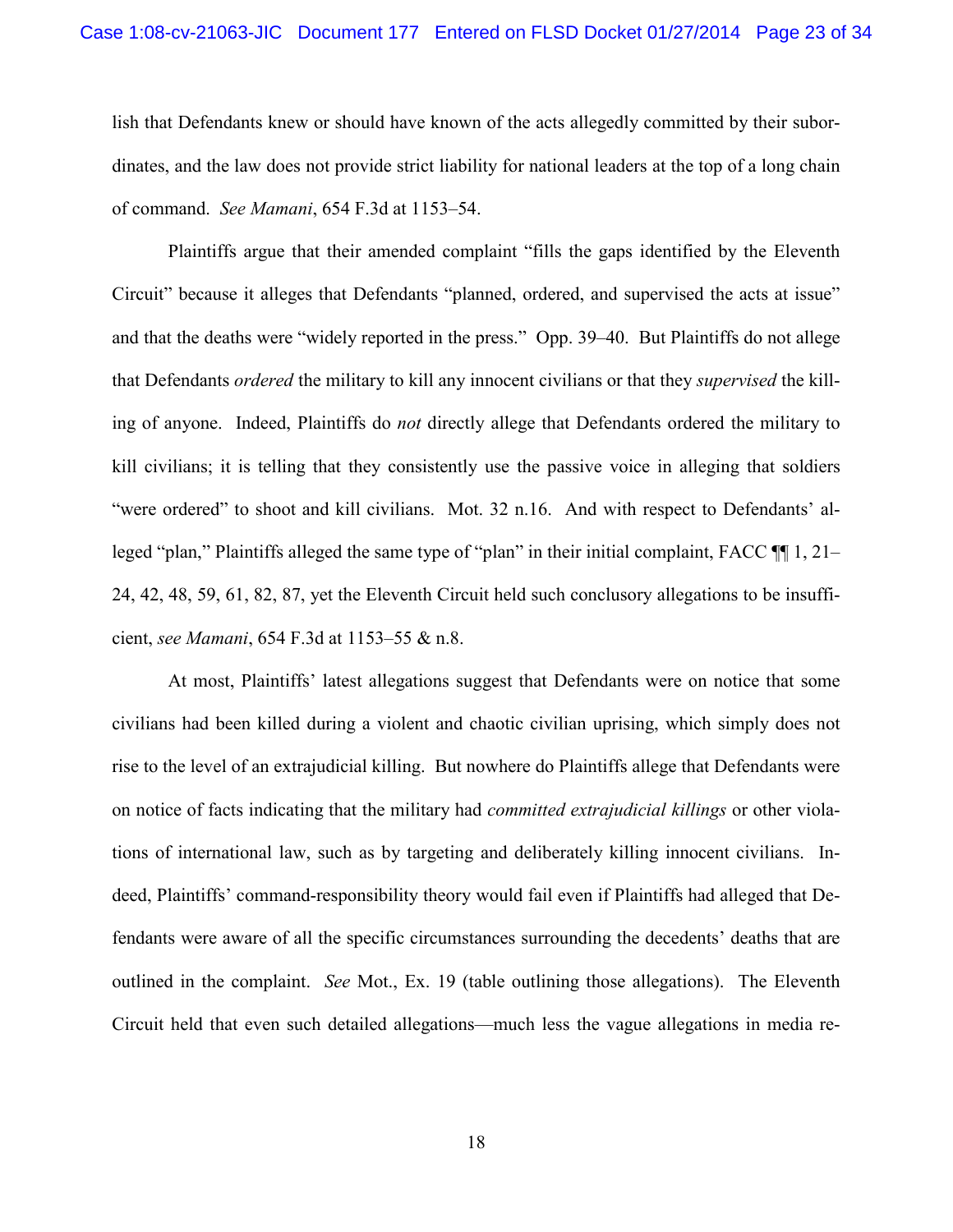ports that Defendants allegedly saw—would be insufficient to plausibly suggest to a reasonable person that the military had violated international law. *Mamani*, 654 F.3d at 1155.

In the prior appeal in this case, the Eleventh Circuit cited *Belhas v. Ya'alon*, 515 F.3d 1279 (D.C. Cir. 2008), for the proposition that "[Plaintiffs] point to no case where similar highlevel decisions on military tactics and strategy during a modern military operation have been held to constitute . . . extrajudicial killing under international law." *Mamani*, 654 F.3d at 1155 (citing *Belhas*, 515 F.3d at 1293 (Williams, J., concurring)). Relying on the same cases they cited on appeal, Plaintiffs attempt to relitigate that point before this Court.<sup>9</sup> Compare Opp. 30–31 *with* C.A. Br. of Appellees, *Mamani v. Berzain*, Nos. 09-16246 & 10-13071, 23, 28, 34, 44, 47– 55 (Dec. 16, 2010). The cited cases, however, are readily distinguishable. In *Ford ex rel. Estate of Ford v. Garcia*, 289 F.3d 1283 (2002), the Eleventh Circuit held only that the district court did not err in instructing the jury as to the legal elements of plaintiffs' TVPA claim. *Id.* at 1287–94. And in *Cabello v. Fernandez-Larios*, 402 F.3d 1148 (2005) (per curiam), the Eleventh Circuit held only that the ATS and TVPA "permit claims based on direct and indirect theories of liability," and that, because the defendant "actively participated" in the unlawful killings, the jury verdict was supported by substantial evidence, *id.* at 1158–60. Similarly, in *Hilao v. Estate of Marcos*, 103 F.3d 767 (1996), the Ninth Circuit held that the district court did not err in instructing the jury on the command-responsibility theory of liability; it did not shed light on what allegations satisfy this theory. *Id.* at 776–78. Finally, in *Xuncax v. Gramjo*, 886 F. Supp. 162 (D. Mass. 1995), the district court entered a default judgment against a defendant who was personal-

<sup>9</sup> The only new case Plaintiffs cite on remand is *Yamashita v. Styer*, 327 U.S. 1 (1946). Opp. 31. *Yamashita* held that a military commission was authorized to try a defendant for an alleged failure "to perform the duty imposed on him by the law of war." 327 U.S. at 17. While *Yamashita* laid the groundwork for the command-responsibility doctrine, it does address what allegations are sufficient to satisfy that doctrine.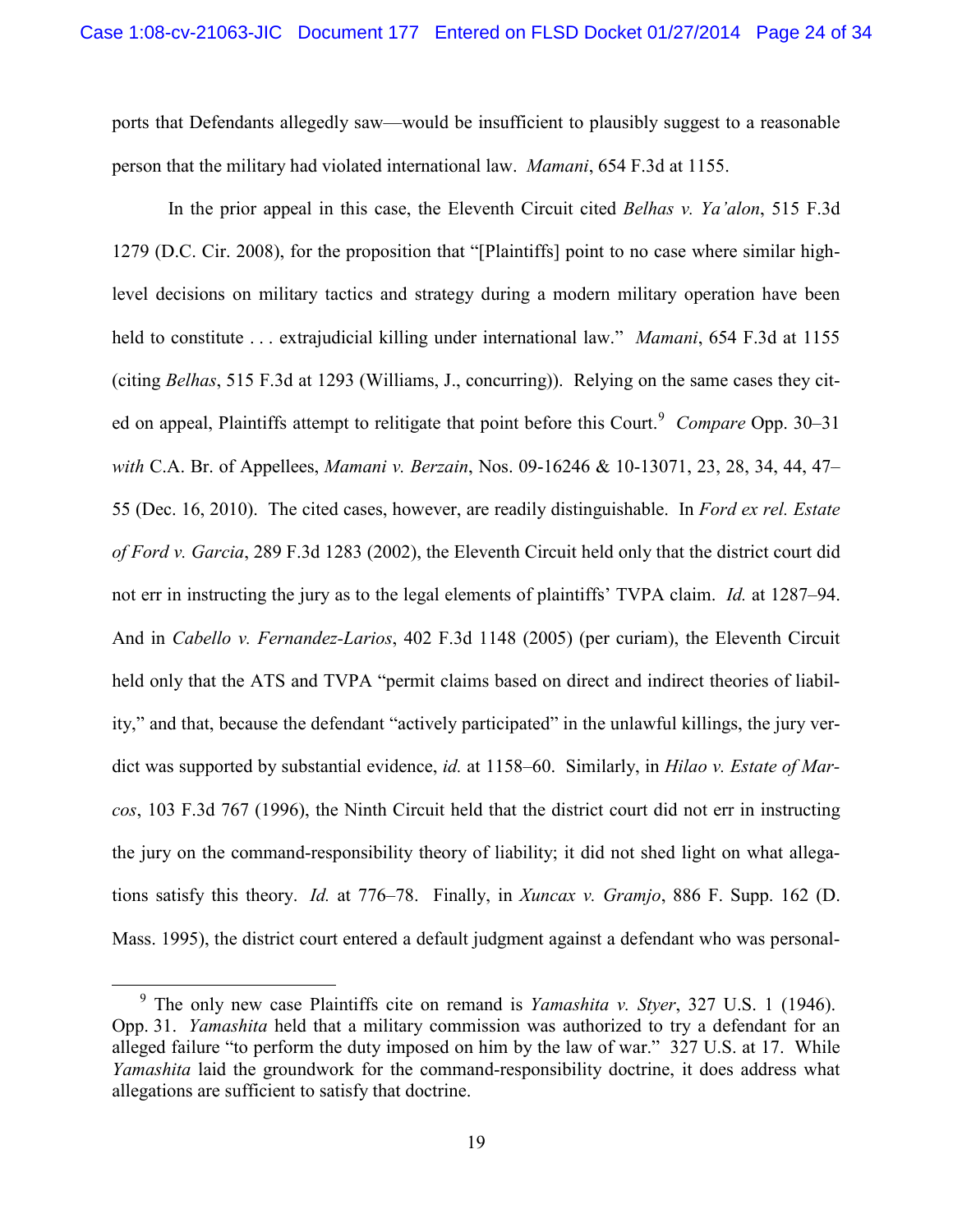ly responsible for ordering and directing the unlawful activities. *Id.* at 169, 171.<sup>10</sup> Because Plaintiffs have failed to fill the gaps identified by the Eleventh Circuit, they cannot proceed here on a command-responsibility theory.

#### *2. Plaintiffs Fail To Plead Conspiracy*

Plaintiffs' attempt to implicate Defendants on a conspiracy theory is similarly unsuccessful. Plaintiffs try to salvage that theory with a classic straw-man argument, insisting that they need not allege that Defendants agreed to murder *specific* victims. Opp. 40–41. Defendants, however, have never argued otherwise. And Plaintiffs simply dodge the argument that Defendants actually have made: namely, that, in order to state a conspiracy claim, Plaintiffs must allege facts indicating that Defendants *intended* that the military would commit an act within the purview of the ATS or TVPA. *See*, *e.g.*, *In re Chiquita Brands Int'l, Inc. Alien Tort Statute & S'holder Derivative Litig.*, 792 F. Supp. 2d 1301, 1351 (S.D. Fla. 2011) (noting that "[a] conspiracy claim under the ATS requires the same *mens rea* allegations as aiding and abetting claims, i.e., a showing of purpose or intent, not merely knowledge."), *appeal pending*, No. 12-90020 (11th Cir.). Plaintiffs' conspiracy claim fails because they do not plausibly allege that Defendants entered into an agreement with the military with the intention of killing innocent civilians. While intent may be "alleged generally," it must still be alleged in accordance with Rule 8—*i.e.*, a *plausible* claim for relief must be articulated. *Ashcroft v. Iqbal*, 556 U.S. 662, 686 (2009).

 $10$  The cases cited by Plaintiffs are additionally distinguishable because they involved defendants who were aware not just that civilians had been killed, but that civilians had been killed *illegally*. *See Doe v. Qi*, 349 F. Supp. 2d 1258, 1332 (N.D. Cal. 2004) (noting that the complaint alleged that "patterns of *repression and abuse* were . . . widely reported" (emphasis added)); *Xuncax*, 886 F. Supp. at 173 (noting that the defendant was "publicly confronted with the *murder of innocent civilians*" (emphasis added)).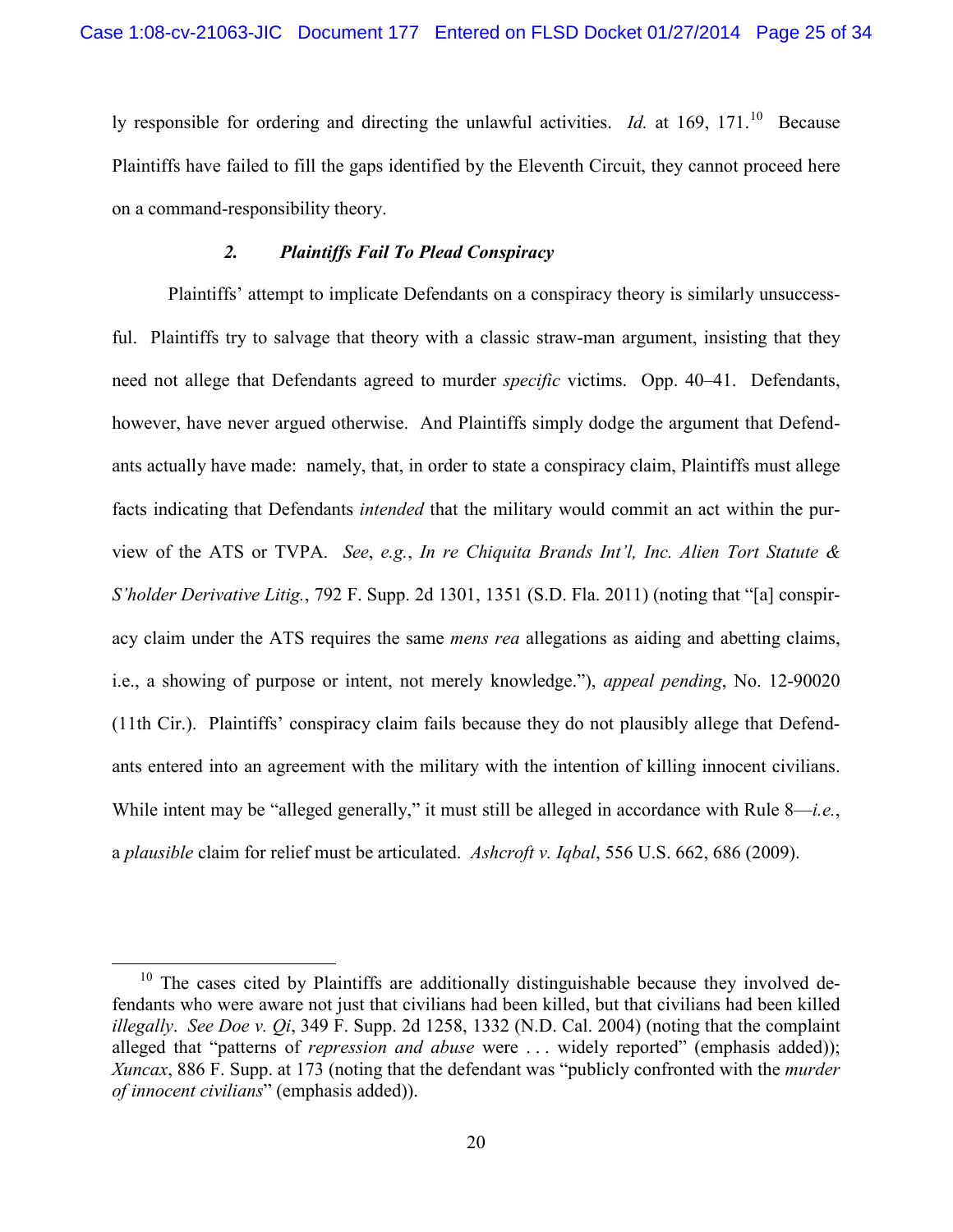Here, not only is the complaint devoid of non-conclusory allegations that Defendants entered into a plan or agreement with the *intent* to unlawfully kill civilians, but the complaint contains allegations that directly contradict that notion. *See* pp. 15–17, *supra*.

#### *3. Plaintiffs Fail To Plead Agency*

Plaintiffs also seek to hold Defendants liable under agency principles. In order to hold a defendant liable for a violation of the ATS or TVPA under an agency theory, a plaintiff must demonstrate that agency principles are well accepted in customary *international law*. *See Chiquita*, 792 F. Supp. 2d at 1352; *see also Giraldo v. Drummond Co.*, Civ. No. 09-1041, 2013 WL 3873965, at  $*6$  (N.D. Ala. July 25, 2013). Here, Defendants cannot be held liable under an agency theory because there is "no well-established international consensus for imposing secondary liability on entities whose agents violate international law." *Chiquita*, 792 F. Supp. 2d at 1352–53 (rejecting the plaintiffs' agency-based ATS claims in part because agency theory is "not cognizable under international law"); *accord Giraldo*, 2013 WL 3873965, at \*6–\*7.

Plaintiffs do not dispute that *Chiquita* and *Giraldo* are directly on point, but instead argue that this Court should look to federal common law rather than international law to determine whether Defendants may be held liable under agency theory. In support, Plaintiffs cite two Eleventh Circuit cases: *Cabello v. Fernandez-Larios*, 402 F.3d 1148 (2005), and *Aldana v. Del Monte Fresh Produce, N.A., In*c., 416 F.3d 1242 (2005) (per curiam). Opp. 42–43. Both cases, however, are inapposite. As the *Chiquita* court noted, those cases involved accomplice and conspiracy liability, and neither permits plaintiffs to pursue an ATS case on an agency-liability theory. *Chiquita*, 792 F. Supp. 2d at 1352 n.94.<sup>11</sup>

<sup>&</sup>lt;sup>11</sup> The plaintiffs in *Giraldo* relied on *Aldana* in support of their agency-based claim under the TVPA, but the court rejected their argument as well. *See* 2013 WL 3873965, at \*6.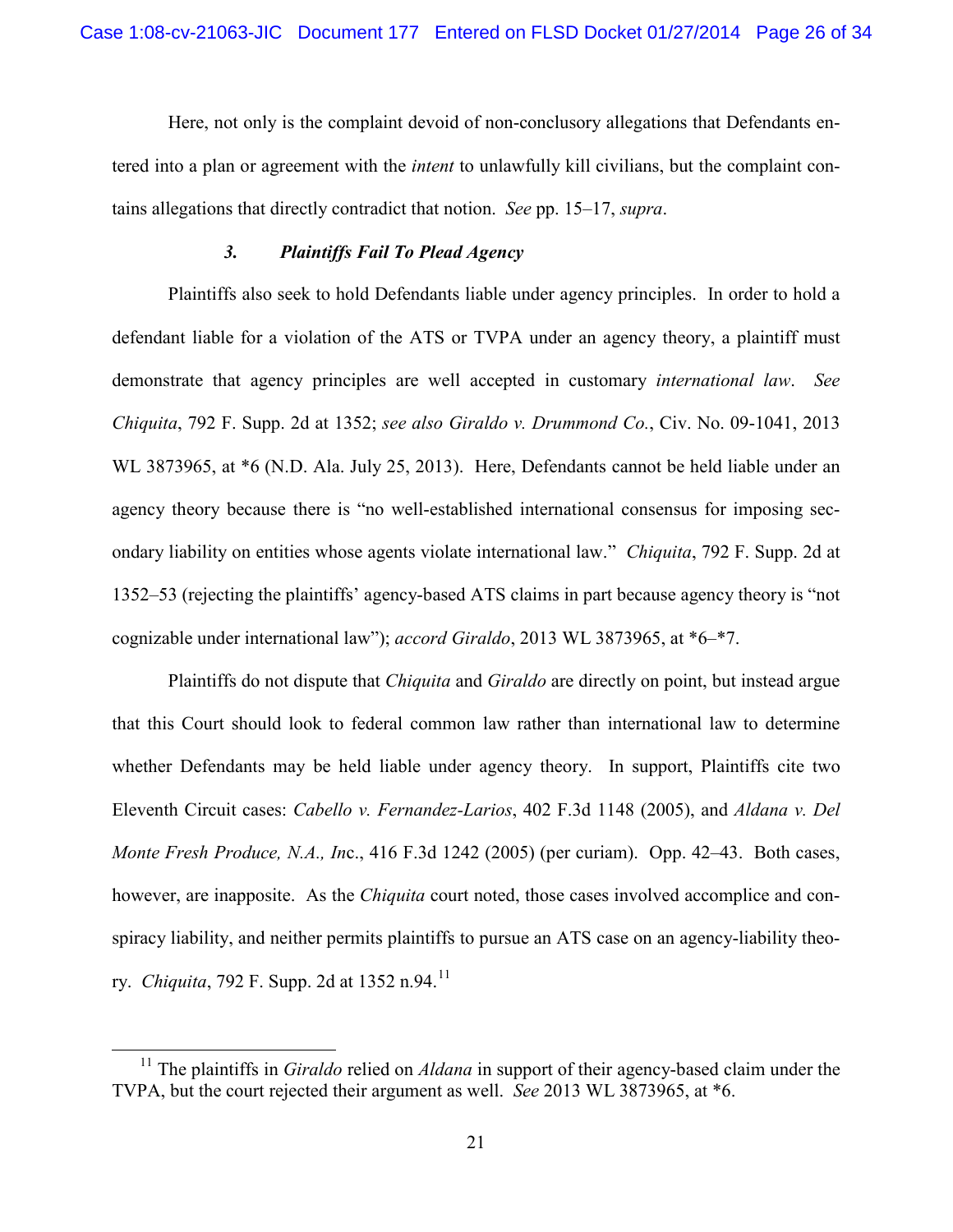In the alternative, plaintiffs argue that, even if courts should look to international rather than domestic law, agency liability is available under international law. First, Plaintiffs cite *Flores v. Southern Peru Copper Corp.*, 414 F.3d 233, 252 (2d Cir. 2003), for the proposition that principles of agency have become part of international law as " 'general principles of law recognized by civilized nations' as well as by 'judicial decisions.' " Opp. 43–44. *Flores* does not stand for that proposition. In *Chiquita*, the court rejected a similar misinterpretation of *Flores*: "Plaintiffs' selective quotation from *Flores* [was] misplaced" because the "issue of agency liability is entirely absent  $\ldots$  from the *Flores* opinion." 792 F. Supp. 2d at 1352 n.94.<sup>12</sup>

Even if agency liability were available under the ATS or the TVPA, Plaintiffs allege no facts suggesting that either President Lozada or Minister Berzaín ever ordered the military to kill unarmed civilians, or otherwise manifested a desire for the military to do so. To the contrary, as discussed above, the Manual for the Use of Force on which Plaintiffs rely explicitly instructed the military *not* to kill innocent civilians, and to apply deadly force only as a last resort.<sup>13</sup>

<sup>&</sup>lt;sup>12</sup> Plaintiffs cite domestic decisions from the United Kingdom, Canada, and India to support the notion that agency principles are well accepted in *international* law. Opp. 44. But as *Chiquita* makes clear, "[r]eliance on domestic laws, even those of the United States, cannot support recognition of an international norm under the ATS." 792 F. Supp. 2d at 1320 (collecting cases).

 $13$  Plaintiffs also argue that, even if individual soldiers acted beyond the scope of their agency, Defendants ratified the alleged unlawful killings because they had knowledge of the killings and tacitly approved them. Opp. 42. However, "[n]o rule of law is better settled than this: That the ratification of the act of an agent previously unauthorized must, in order to bind the principal, be with full knowledge of all the material facts." *Nationmotor Club Inc. v. Stonebridge Cas. Ins. Co.*, Civ. No. 10-81157, 2013 WL 6729664, at \*15 (S.D. Fla. Oct. 29, 2013) (internal quotation marks omitted). A principal is "generally not required to make inquiries as to the facts," as "[h]e has a right to presume that his agent has followed instructions, and has not exceeded his authority." *Id*. (internal quotation marks omitted).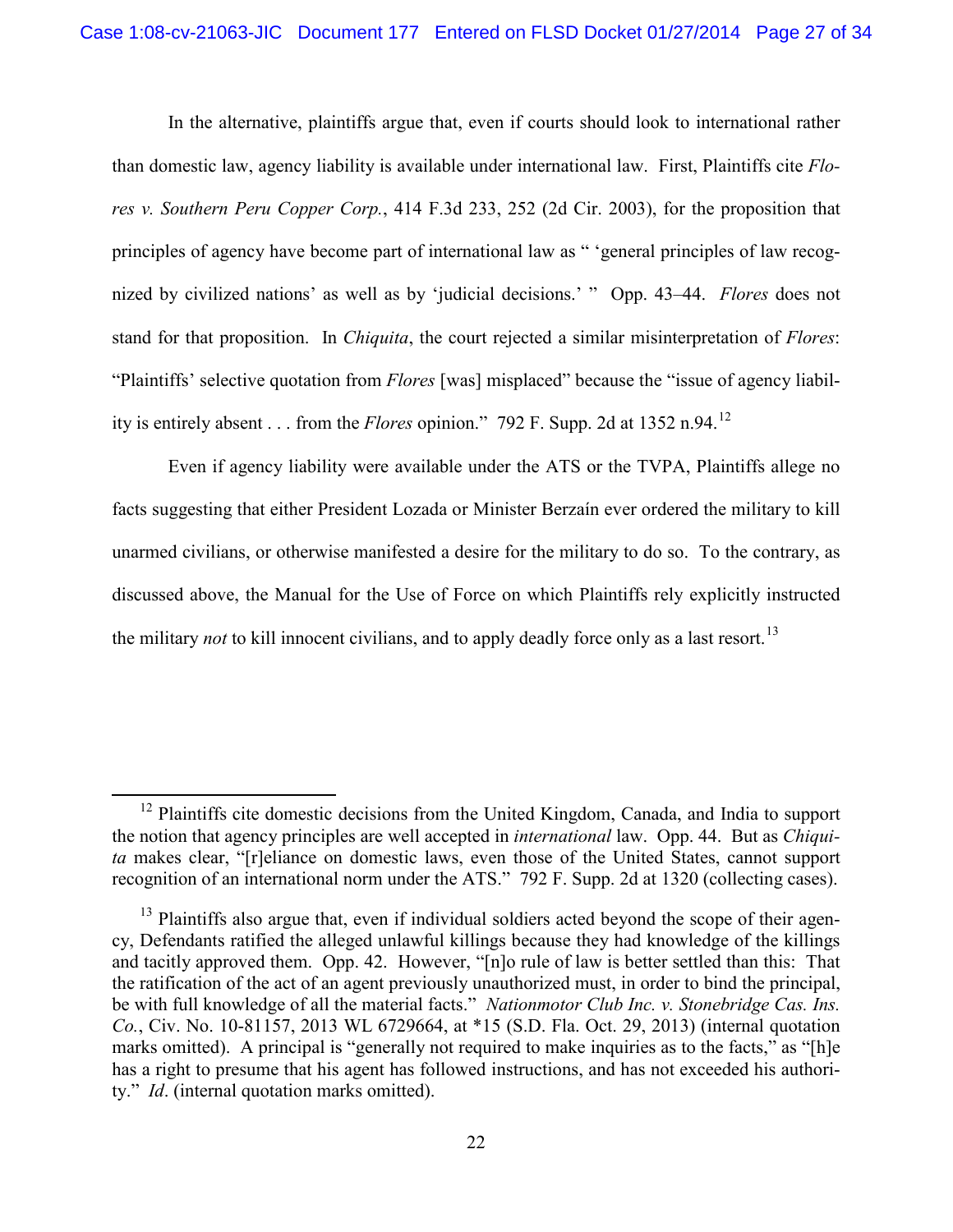## **C. The Amendments To Plaintiffs' Crimes-Against-Humanity Claim Also Fail To Address The Deficiencies Identified By The Eleventh Circuit**

As with the extrajudicial-killing claims, the amended complaint fails to overcome the deficiencies in the crimes-against-humanity claim identified by the Eleventh Circuit.

Plaintiffs contend that they have sufficiently alleged a "widespread" and "systematic" attack by alleging that Defendants "devised and implemented a plan" to kill thousands of civilians, across "multiple regions" of Bolivia, to deter public opposition to their policies. Opp. 33–36. Yet Plaintiffs' initial complaint made those very same factual allegations, *see* FACC ¶¶ 1, 21–24, 30, 36, 38–39, 42, 47–48, 52, 59, 69, 81, 87, 98, and the Eleventh Circuit still ordered dismissal of their crimes-against-humanity claim. The Eleventh Circuit did so not because Plaintiffs' allegations were too conclusory, but rather because the circumstances described by Plaintiffs did not qualify as crimes against humanity. The Court explained that this case involves "national leaders facing thousands of people taking to the streets in opposition," *Mamani*, 654 F.3d at 1156, which posed a "threat to the capital city and to public safety." *Id*. The Court reasoned that "[a]llowing [P]laintiffs' claims to go forward would substantially broaden . . . the kinds of *circumstances*  from which claims may properly be brought under the ATS," *id.* (emphasis added), and that, "[i]n a case like this one, judicial restraint is demanded." *Id*. at 1157.

Plaintiffs now rehash the same allegations—albeit with some cosmetic changes—in a renewed effort to broaden the offense of crimes against humanity beyond what is recognized under international law. *First,* Plaintiffs now allege that, during September and October 2003, 58 civilians were killed and over 400 civilians were injured. Compl. ¶ 6. That is actually a smaller number of deaths than Plaintiffs alleged in their initial complaint—a number that the Eleventh Circuit held was insufficient to qualify as "widespread." *See* FACC ¶ 1 (alleging 67 deaths and over 400 injuries during this time period); *see also Bowoto v. Chevron Corp.*, Civ. No. 99-02506,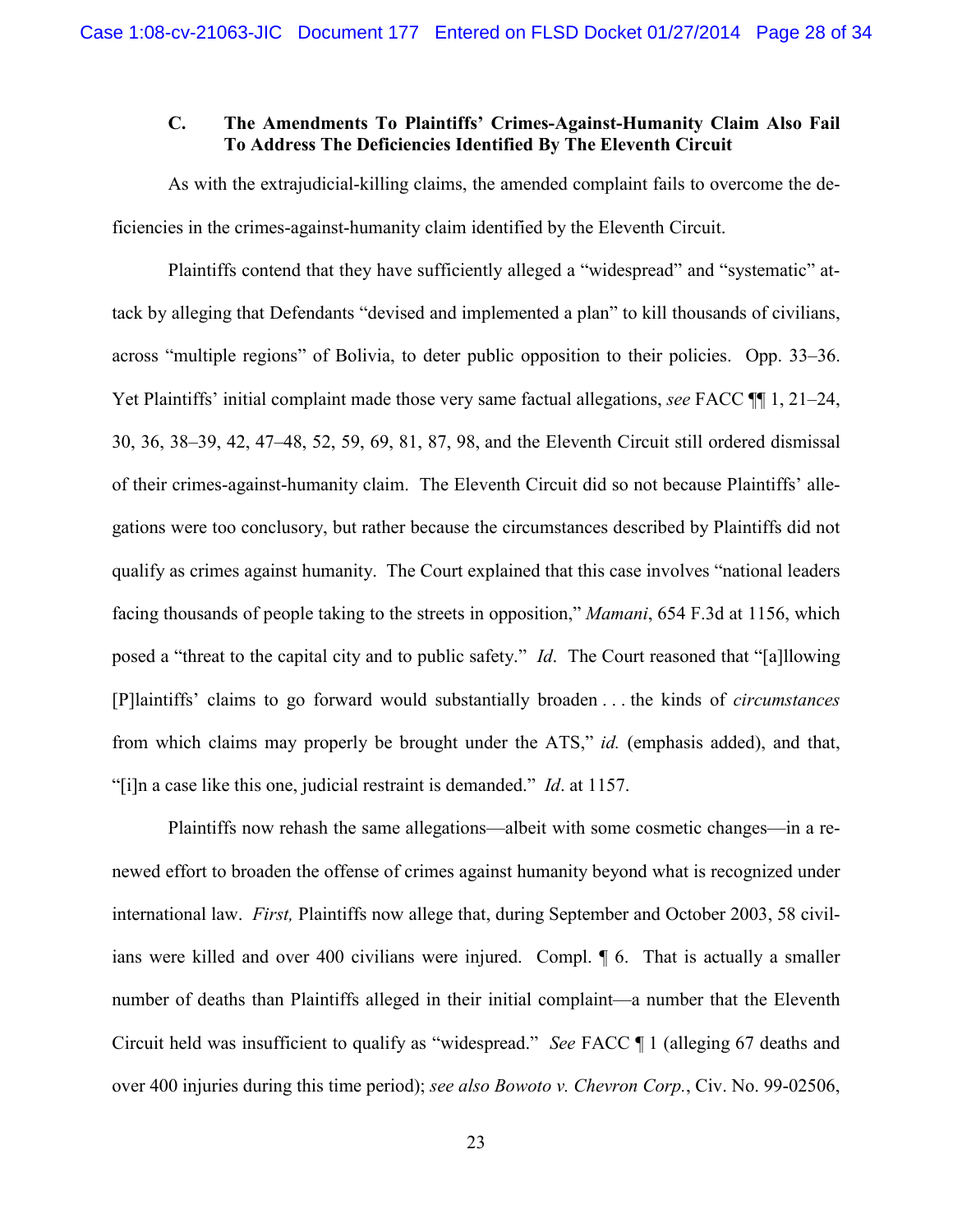2007 WL 2349343, at \*10 (N.D. Cal. Aug. 14, 2007) (explaining that "the number of victims, in relation to the overall population, is a key inquiry for both the 'widespread' and the 'civilian population' requirements," and determining that hundreds of deaths and thousands of injuries among roughly 14 million inhabitants were insufficient to give rise to crimes against humanity).

*Second*, Plaintiffs' amended complaint alleges that Defendants "planned the attacks against the civilian population in advance and executed those plans in a systematic way, including personally supervising" the campaign. Opp. 33. But Plaintiffs disregard the fact that the casualties at issue here occurred during massive civil disturbances that threatened public safety and encompassed the nation's capital and at least two other major cities. *See, e.g.,* Compl. ¶¶ 62, 70, 94, 129, 133, 152. Presented with materially identical allegations, the Eleventh Circuit held that Plaintiffs failed to state a claim for crimes against humanity because "the pertinent international law is not already clear, definite, or universal enough to reach the alleged conduct." *Mamani*, 654 F.3d at 1157. Plaintiffs cannot avoid dismissal now by repackaging allegations that the Eleventh Circuit has already held do not rise to the level of crimes against humanity.

Plaintiffs cite no case that comes close to presenting circumstances similar to those presented here. Instead, Plaintiffs rely on cases more closely resembling notorious atrocities such as the Holocaust, the Rwandan genocide, and ethnic cleansing in the former Yugoslavia. *See Cabello*, 402 F.3d at 1152; *Doe v. Drummond Co.*, Civ. No. 09-1041, 2010 WL 9450019, at \*9 (N.D. Ala. Apr. 30, 2010); *Rafael Saravia*, 348 F. Supp. 2d at 1156. Plaintiffs' claim for crimes against humanity, like their claims for extrajudicial killings, should therefore be dismissed.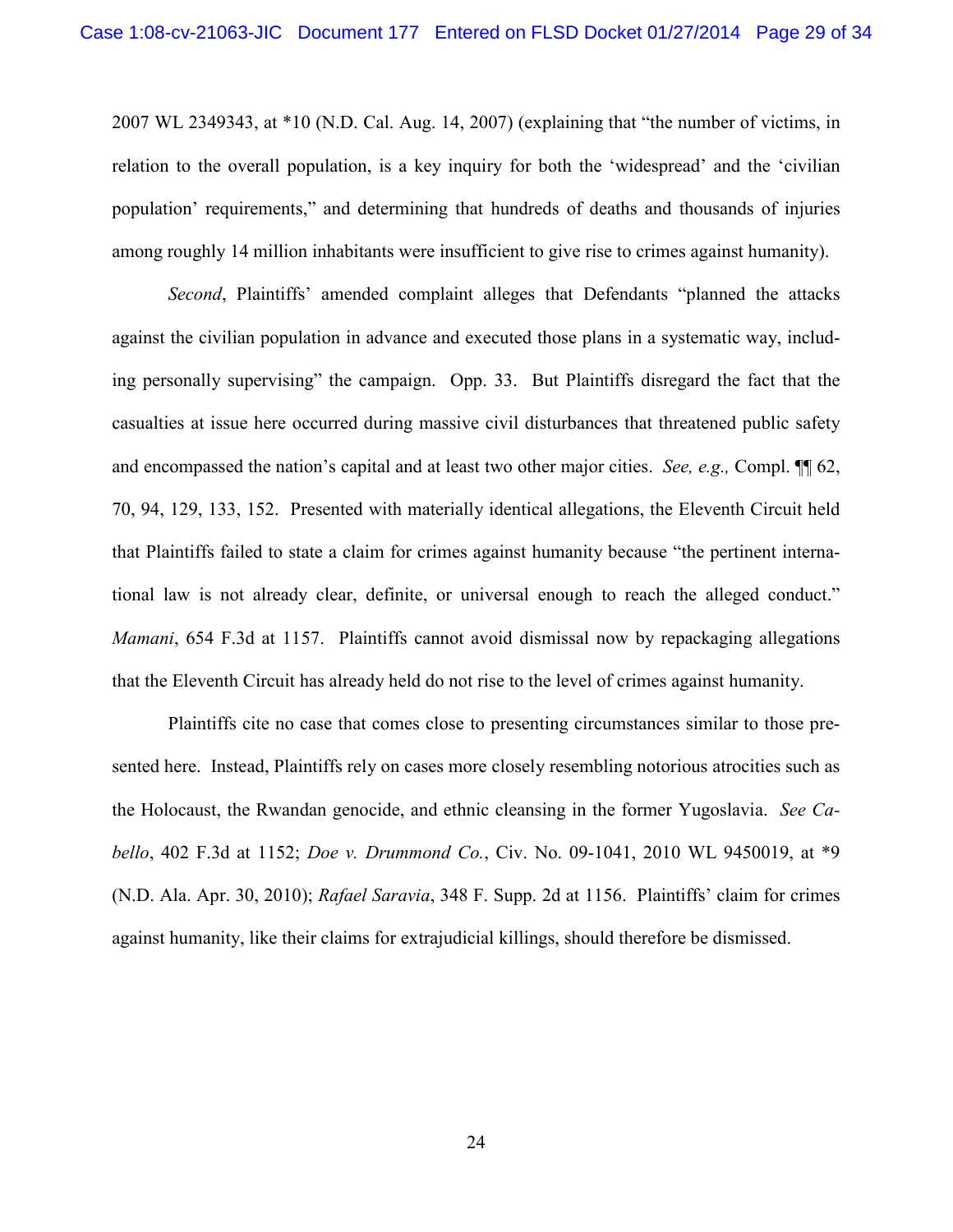# **IV. THE COURT SHOULD DECLINE TO EXERCISE JURISDICTION OVER PLAINTIFFS' STATE-LAW CLAIM**

Should the Court dismiss the ATS and TVPA claims, it should decline to exercise supplemental jurisdiction over Plaintiffs' wrongful-death claim. Plaintiffs do not dispute that declining to exercise supplemental jurisdiction would be appropriate because the Court will have "dismissed all claims over which it has original jurisdiction." 28 U.S.C. § 1367(c)(3); Opp. 50. Plaintiffs seemingly contend only that, if any a federal claim were to survive, the Court should exercise supplemental jurisdiction over the wrongful-death claim because it does not raise a "novel or complex issue of State law." 28 U.S.C. § 1367(c)(1). "Because this Court has already determined that the claims are governed by Bolivian law," Plaintiffs argue, "there is no basis for Defendants' assertion that the issues are 'novel or complex.'" Opp. 50. Assuming, *arguendo*, that Bolivian law applies, the claim does raise numerous "novel or complex issues," such as whether government officials responding to a civil uprising may be held liable for actions of an individual member of the military. *See Chiquita*, 792 F. Supp. 2d at 1356–57 (declining to exercise supplemental jurisdiction over Colombian-law claims). In any event, because Plaintiffs concede that dismissal of the Bolivian-law claim is appropriate under 28 U.S.C.  $\S$  1367(c)(3) if the Court dismisses their federal-law claims, it is not necessary to decide whether Plaintiffs' claim is "novel or complex." Accordingly, all of Plaintiffs' claims must be dismissed.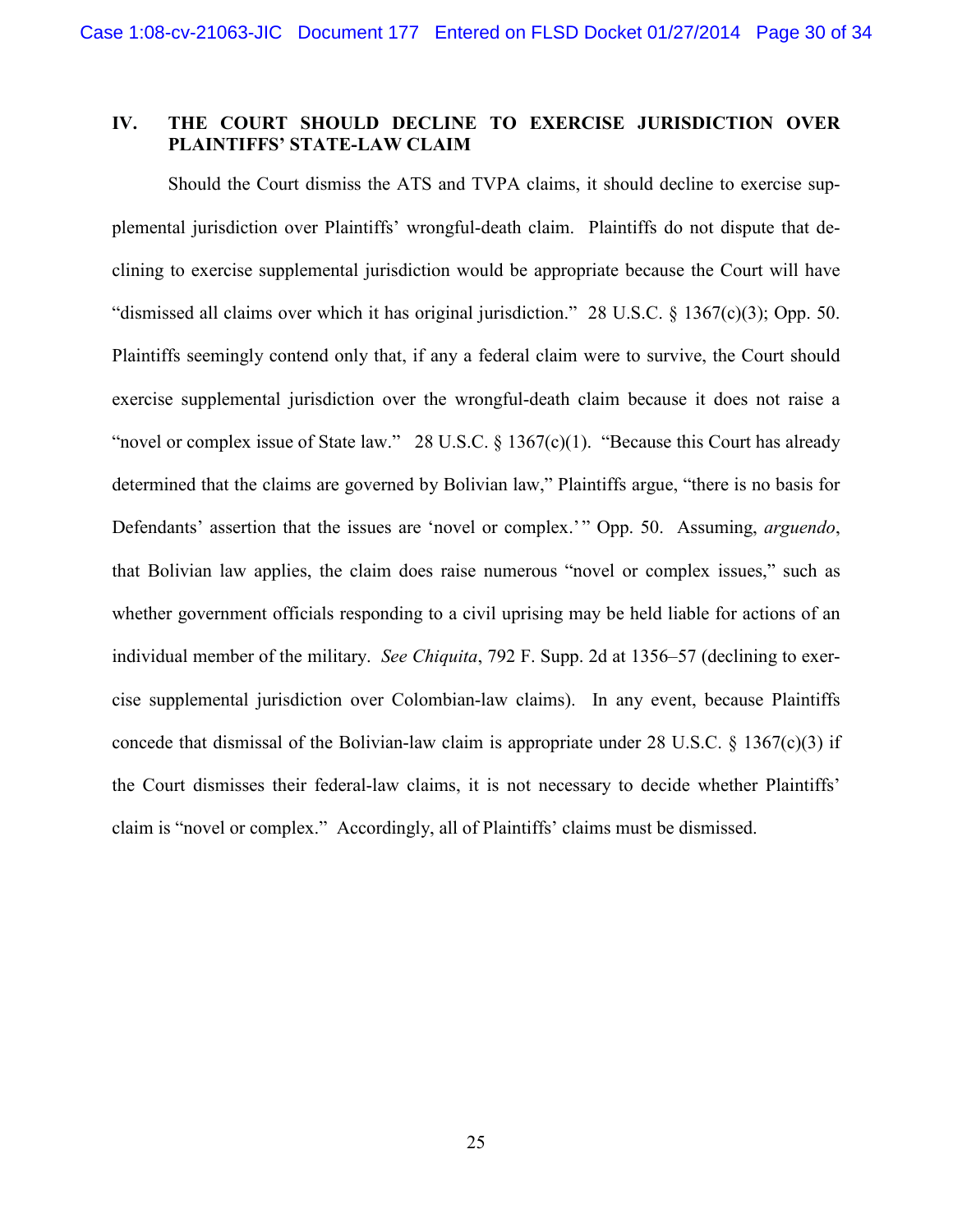Case 1:08-cv-21063-JIC Document 177 Entered on FLSD Docket 01/27/2014 Page 31 of 34

#### **CONCLUSION**

The amended complaint should be dismissed in its entirety with prejudice.

Respectfully submitted,

By: /s/ Kannon K. Shanmugam Kannon K. Shanmugam (*pro hac vice*) Ana C. Reyes (*pro hac vice*) Kristin A. Shapiro (*pro hac vice*) Greg S. Hillson (*pro hac vice*) WILLIAMS & CONNOLLY LLP 725 Twelfth Street, N.W. Washington, DC 20005 (202) 434-5000 (202) 434-5029 (facsimile) kshanmugam@wc.com areyes@wc.com kshapiro@wc.com ghillson@wc.com Mark P. Schnapp (Fla. Bar No. 501689) Eliot Pedrosa (Fla. Bar No. 182443) GREENBERG TRAURIG, P.A. 333 Avenue of the Americas Miami, FL 33131 (305) 579-0500 (305) 579-0717 (facsimile) schnappm@gtlaw.com pedrosae@gtlaw.com Glenn E. Goldstein (Fla. Bar No. 435260) GREENBERG TRAURIG, P.A. 401 East Las Olas Boulevard

Fort Lauderdale, FL 33301 (954) 765-0500 (954) 765-1477 (facsimile) goldsteing@gtlaw.com

Dated: January 27, 2014

*Counsel for Defendants*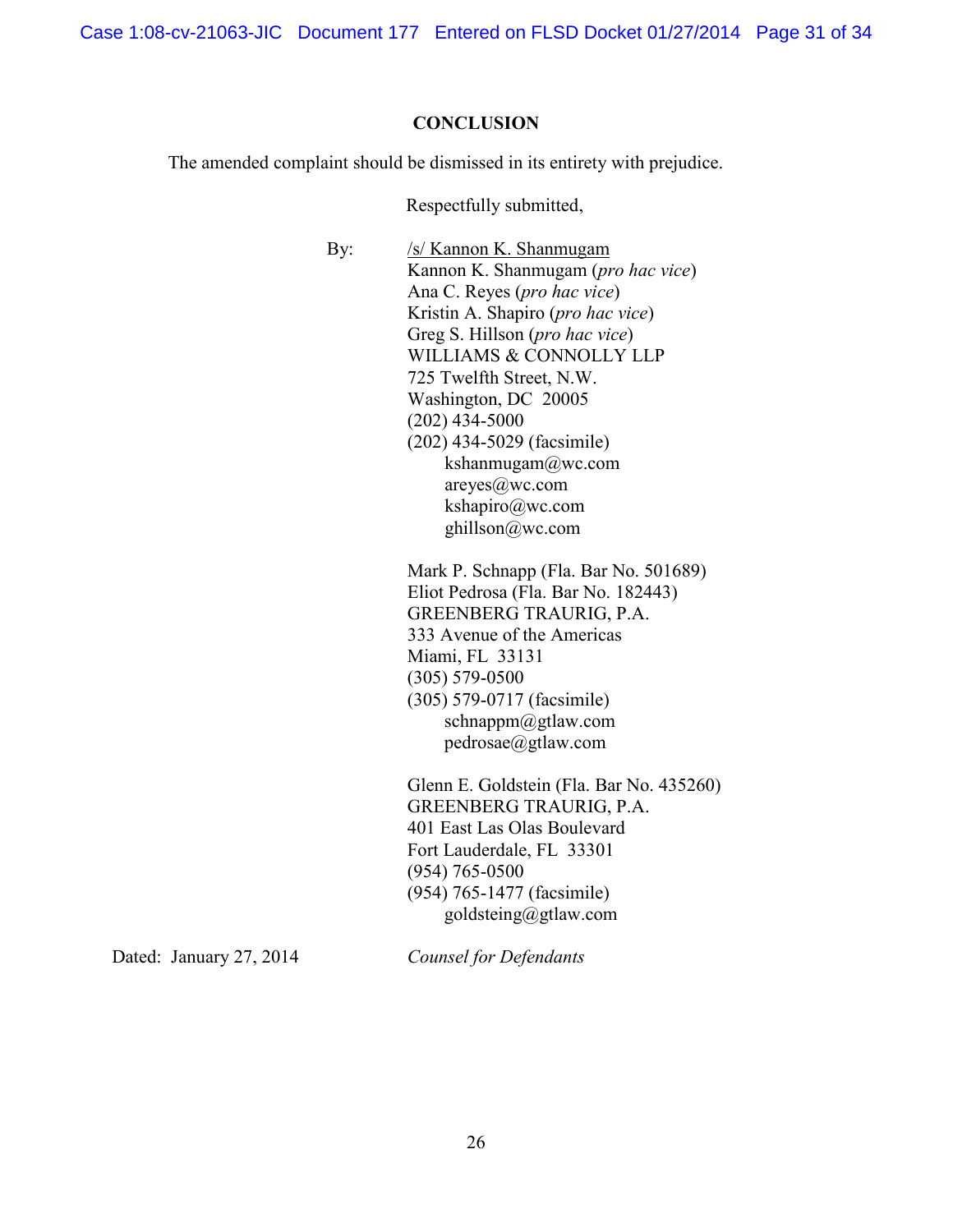# **CERTIFICATE OF SERVICE**

I HEREBY CERTIFY that, on January 27, 2014, I electronically filed the foregoing document with the Clerk of the Court using CM/ECF. I also certify that the foregoing document is being served on the counsel listed on the attached Service List by electronic mail (in PDF format).

/s/ Eliot Pedrosa

Eliot Pedrosa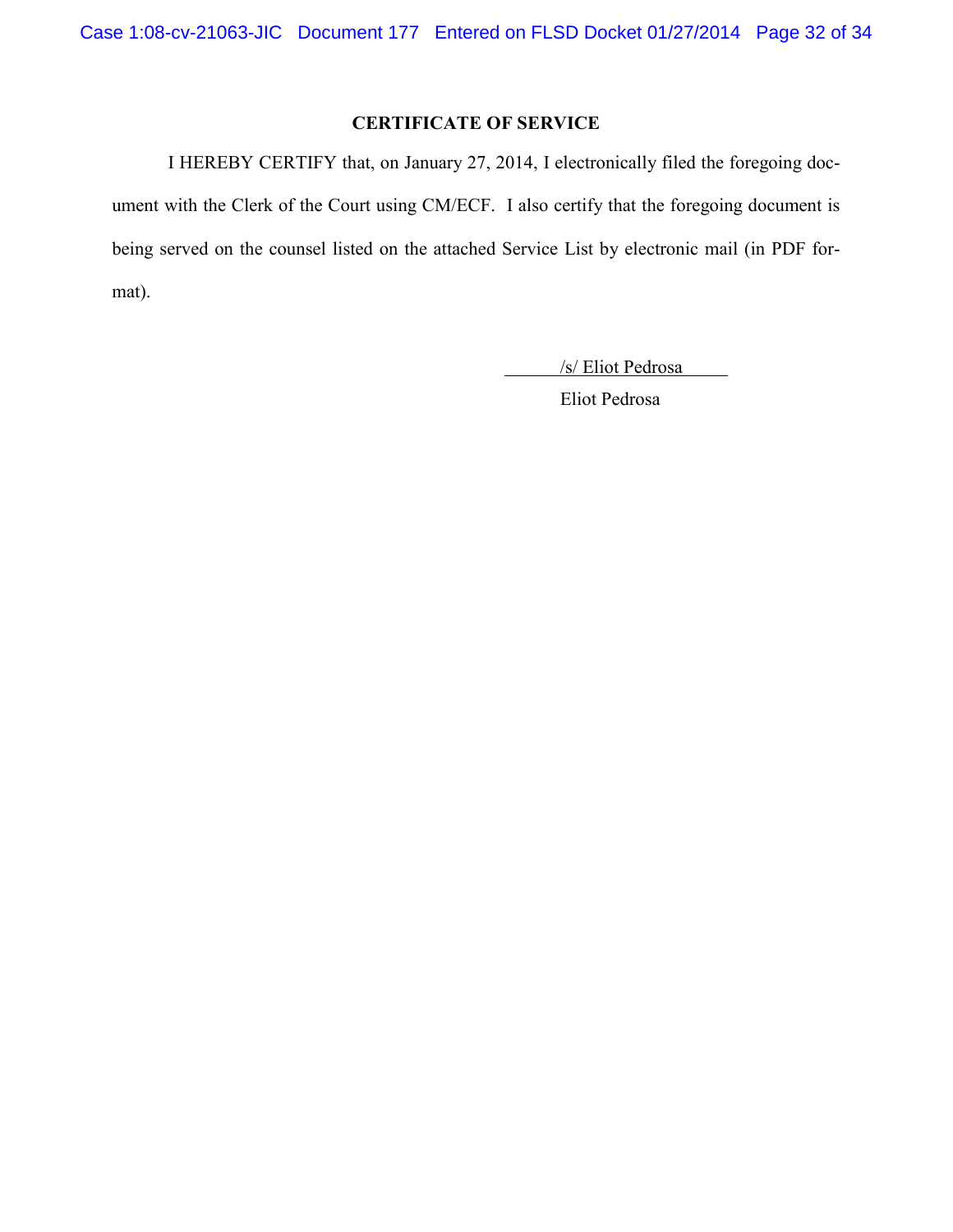Case 1:08-cv-21063-JIC Document 177 Entered on FLSD Docket 01/27/2014 Page 33 of 34

#### **SERVICE LIST**

Ira J. Kurzban (Fla. Bar No. 225517) KURZBAN, KURZBAN, WEINGER & TETZOLI, P.A. Plaza 2650 2650 SW 27th Avenue, 2nd Floor Miami, FL 33133 Tel: (305) 443-4675 Fax: (305) 444-3503 E-mail: ira@kkwtlaw.com

Judith Brown Chomsky CENTER FOR CONSTITUTIONAL RIGHTS Post Office Box 29726 Elkins Park, PA 19027 Tel: (215) 782-8367 Fax: (215) 782-8368 E-mail: jchomsky@igc.org

Beth Stephens CENTER FOR CONSTITUTIONAL RIGHTS 666 Broadway Seventh Floor New York, NY 10012 Tel: (212) 614-6431 Fax: (212) 614-6499 E-mail: jgreen@ccr-ny.org

David Rudovsky KAIRYS, RUDOVSKY, MESSING & FEINBERG LLP 718 Arch Street, Suite 501 South Philadelphia, PA 19016 Tel: (215) 925-4400 Fax: (215) 925-5365 E-mail: drudovsk@law.upenn.edu

Tyler R. Giannini Susan H. Farbstein INTERNATIONAL HUMAN RIGHTS CLINIC Harvard Law School Pound Hall 401, 1563 Massachusetts Avenue Cambridge, MA 02138 Tel: (617) 495-9362 Fax: (617) 495-9393 E-mail: giannini@law.harvard.edu